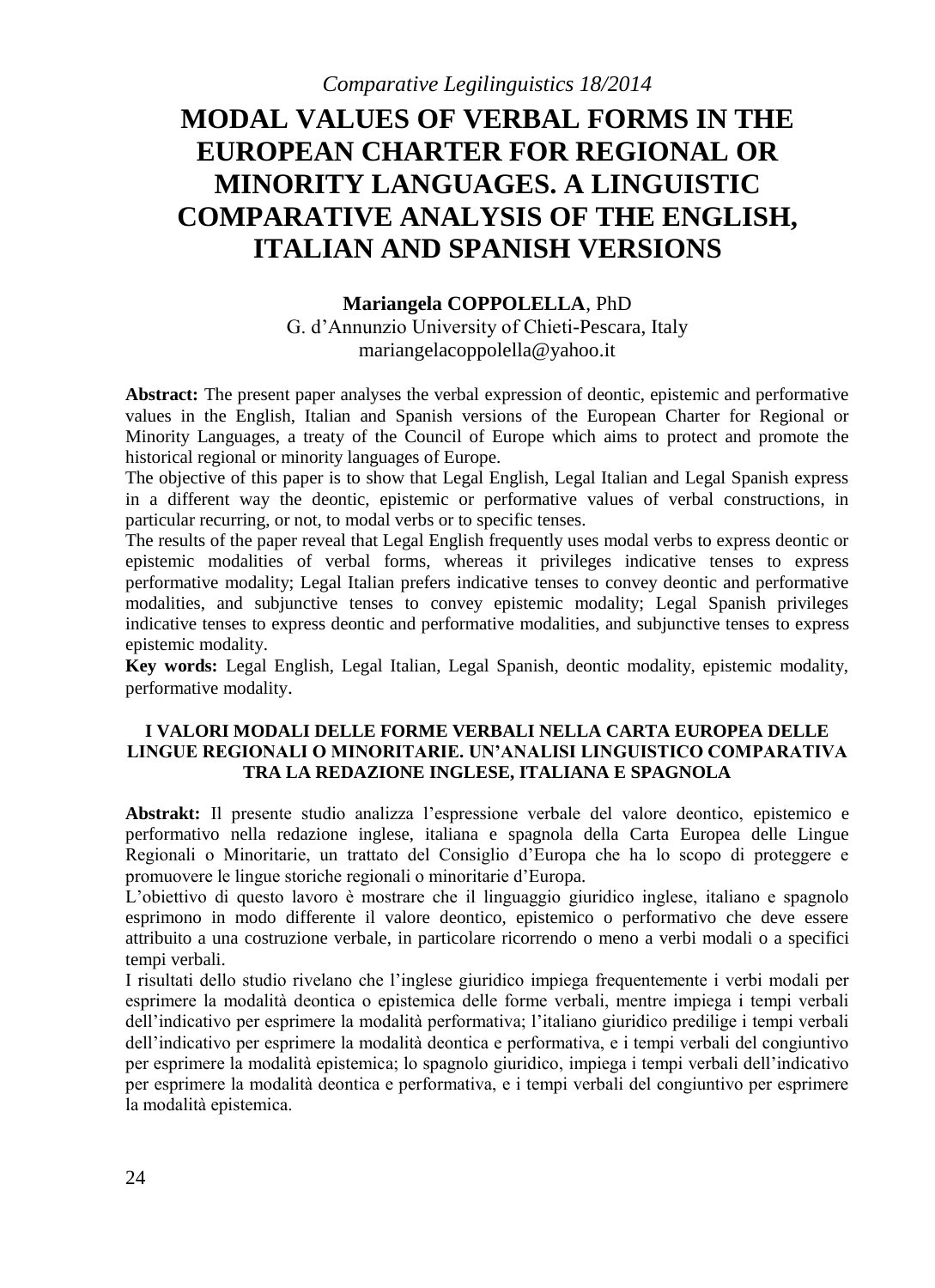**Parole chiave:** Inglese giuridico, Italiano giuridico, Spagnolo giuridico, modalità deontica, modalità epistemica, modalità performativa.

### **ŚRODKI WYRAŻANIA MODALNOŚCI W EUROPEJSKIEJ KARCIE JĘZYKÓW REGIONALNYCH LUB MNIEJSZOŚCIOWYCH. LINGWISTYCZNA ANALIZA PORÓWNACZA WERSJI W JĘZYKU ANGIELSKIM, WŁOSKIM I HISZPAŃSKIM**

**Abstract:** Artykuł zawiera analizę środków deontycznych, epistemicznych i performatywnych w angielskiej, włoskiej i hiszpańskiej wersji językowej Europejskiej karty języków regionalnych lub mniejszościowych, traktatu Rady Europy, który ma na celu ochronę i promocję tych języków w Europie.

Celem autorki było wykazanie, że angielski, włoski i hiszpański język prawny charakteryzują się odmiennym sposobem wyrażania modalności deontycznej, epistemicznej i performatywności. W angielskim języku prawnym wyróżnić można wiele czasowników modalnych na wyrażenie modalności deontycznej lub epistemicznej, a performatywność wyrażana jest za pomoca trybu oznajmującego. We włoskim języku prawnym na wyrażenie modalności deontycznej oraz peformatywności stosuje się tryb oznajmujący, natomiast na wyrażenie modalności epistemicznej tryb łączący. Z kolei w hiszpańskim języku prawnym modalność deontyczną i performatywność wyraża się poprzez tryb oznajmujący, a modalność epistemiczną przez tryb łączący.

**Słowa kluczowe:** angielski język prawny, włoski język prawny, hiszpański język prawny, modalność deontyczna, modalność epistemiczna, performatywność.

# **1. Introduction**

At the level of verbal constructions the language of normative texts expresses itself in three main ways - deontic, epistemic and performative - in the sphere of legal regulations as normative texts are built upon pragmatic conditions, such as legislator's intentionality, receiver's acceptability and situationality of communicative settings (cf. de Beaugrande, Dressler 1981).

In a statement, deontic modality is realised when «[…] the conditioning factors are external to the relevant individual  $[\ldots]$ »; it « $[\ldots]$  relates to obligation or permission, emanating from an external source […]» and it is distinguishable in «[…] the typological categories of (Deontic) Permissive and Obligative». In general, «[…] Deontic modality stems from some kind of external authority such as rules or the law, typically and frequently the authority is the actual speaker, who gives permission to, or lays an obligation on, the addressee» (Palmer 2001, 9-10).

Epistemic modality is realised when «[…] speakers express their judgments about the factual status of the proposition  $[...]$  and it is distinguishable in «[...] the typological categories Speculative, Deductive and Assumptive» (Palmer 2001, 8).

Finally, performative modality is realised when «[…] the issuing of the utterance is the performing of an action - it is not normally thought of as just saying something» (Austin 1967, 6-7). If a performative utterance fails, that is, if it does not have the desired effects for some reason, it is not defined false but unhappy, otherwise it is not defined true but happy (Austin 1967, 14).

The present paper analyses the verbal expressions of epistemic, deontic and performative values in the English, Italian and Spanish versions of the European Charter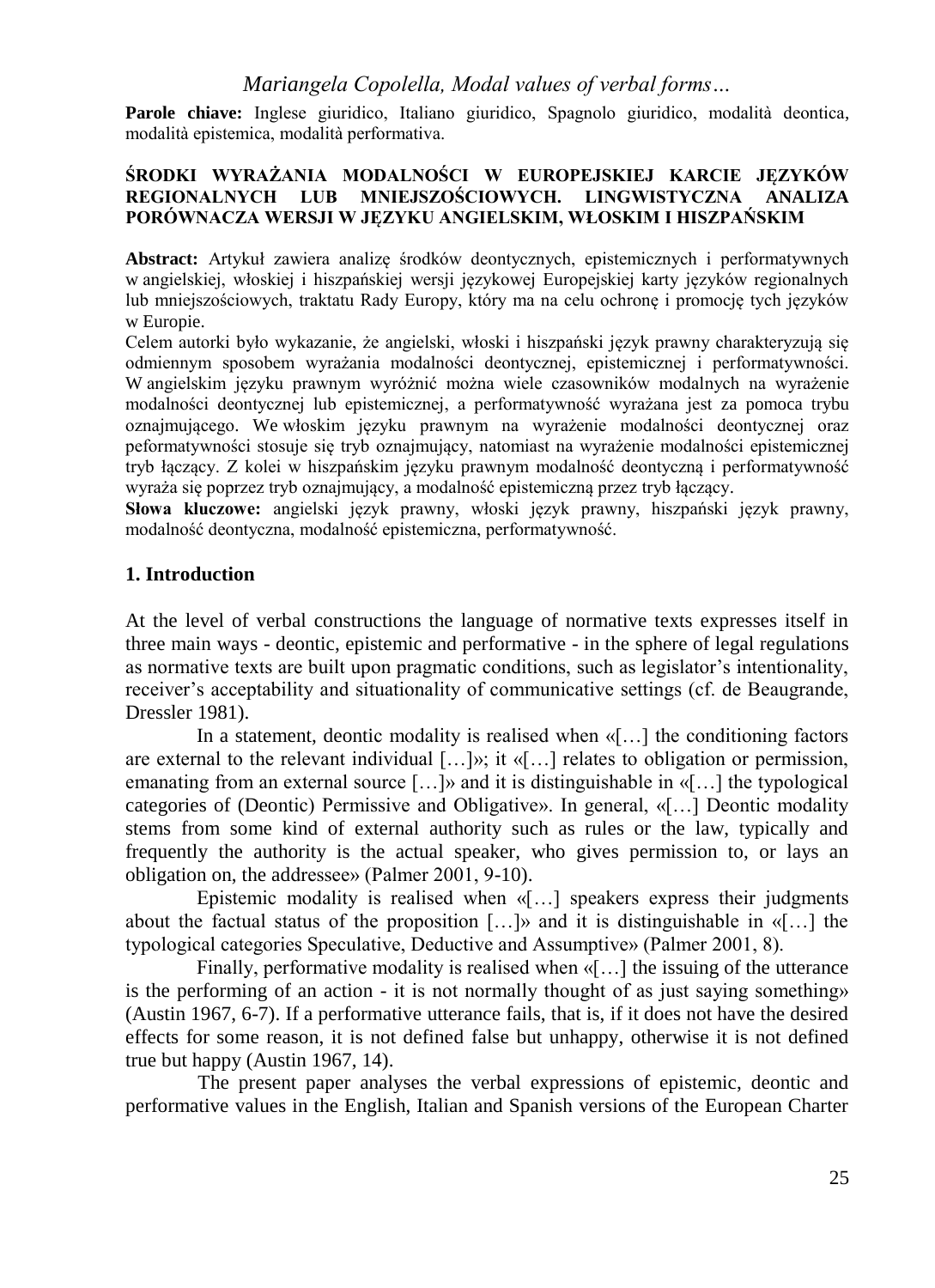for Regional or Minority Languages, a treaty of the Council of Europe which aims to protect and promote the historical regional or minority languages of Europe, $<sup>1</sup>$  in order to</sup> compare English, Italian and Spanish expressions of those values and so making a contribution to the cross-cultural investigation of the linguistic features and the legal discourse, which is important for the understanding of the increasingly globalized legislative practices.

While the analysis is based on the English, Italian and Spanish versions of the Charter, the French version of the Charter is used as a further reference basis since it is the source text of the Italian and Spanish versions; in particular, the French version is taken into consideration to show whether or not the Italian and Spanish use of a modal or non-modal verb and of a specific tense is due to a transfer because of their fidelity in translation to the French version.

The choice of English, Italian and Spanish is based on the need to compare languages of different linguistic groups, in this case, a Germanic language and two Romance languages, and to compare States with different legal traditions, the United Kingdom belonging to the tradition of Common Law, Italy and Spain belonging to the tradition of Civil Law.

# **2. Verbal forms with deontic value**

Deontic modal value refers  $\langle \cdot | \cdot \cdot |$  to a particular branch or extension of modal logic: the logic of obligation and permission» and it «[…] is concerned with the necessity or possibility of acts performed by morally responsible agents. When we impose upon someone the obligation to perform or to refrain form performing a particular act, we are clearly not describing either his present or future performance of that act». Deontic modality is connected with futurity because «the truth-value of a deontically modalized proposition is determined relative to some state of the world later than the world-state in which the obligation holds; and the world-state in which the obligation holds cannot precede, though it may be simultaneous with, the world-state in which the obligation is imposed». Furthermore, deontic modality «[…] proceeds, or derives, from some source or cause. If X recognizes that he is obliged to perform some act, then there is usually someone or something that he will acknowledge as responsible for his being under the obligation to act in this way» (Lyons 1977, 823-824).

Deontic statements are distinctive of prescriptive rules, that is of rules which produce «[…] an event exercising a pressure on someone's behaviour [...] The prescribed situations or facts are produced in an immediate way, that is they are realized through a process which includes at least two distinct and subsequent acts, the act of the one who prescribes and the decisive act of the one who performs the prescription  $[\dots]$  (my translation, Carcaterra 1994, 224-225).

Prescriptive rules prevail in the Charter as its purpose is to regulate Member States' behaviour towards historical regional or minority languages.

 $\overline{a}$ 

 $<sup>1</sup>$  The sources of the examined versions of the Charter are the Council of Europe site for the French</sup> and Italian versions, the Foreign & Commonwealth Office site for the English version and the Official State Gazette Agency site for the Spanish version.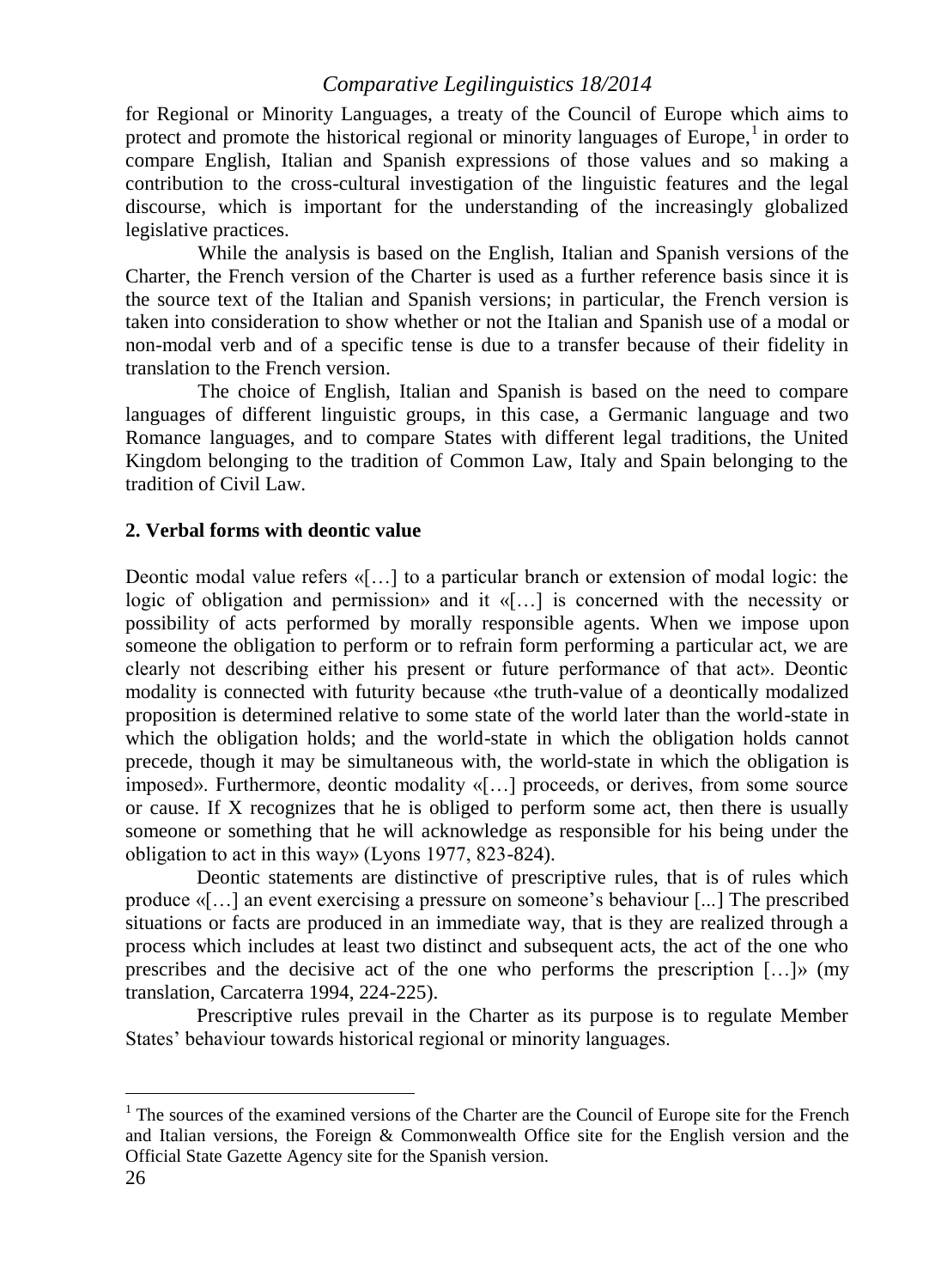In laying down in the Charter, Legal English prefers the modal auxiliary verb "shall" in 33 occurrences, non-modal verbs in the "Simple Present" in 29 occurrences, the infinitive structure "to be" and the modal auxiliary verbs "may" and "will" in two occurrences; Legal Italian uses the "Indicativo Presente" in 54 occurrences, including three with the modal auxiliary verb "dovere" and two with the modal auxiliary verb "potere", non-modal verbs in the "Indicativo Futuro semplice" in 13 occurrences and the infinitive structure "da  $+$  infinito" in three occurrences; finally, Legal Spanish employs the "Futuro simple de Indicativo" in 40 occurrences, including five with the modal auxiliary verb "deber", two with the modal auxiliary verb "poder" and one with the modal auxiliary verb "haber de", and it employs non-modal verbs in the "Presente de Indicativo" in 29 occurrences.

In the majority of the cases, precisely in 27 occurrences, Legal English, Legal Italian and Legal Spanish agree with each other in using non-modal verbs in the present tense with deontic meaning; an example:

## **Article 2, paragraph 1**

Chaque Partie s'engage à appliquer […]. Each Party undertakes to apply [...]. Ogni Parte si impegna ad applicare […]. Cada Parte se compromete a aplicar […].

 $\overline{a}$ 

In contrast with the example mentioned above, which counts 26 occurrences, there is a case in which Legal English prefers a verbal construction with the modal auxiliary verb "shall"<sup>2</sup>highlighting both futurity and obligation of the undertaking given by contracting States, whereas Legal Italian and Legal Spanish, like Legal French, always use the same verb and tense, only highlighting the obligation of the undertaking given by contracting States:

## **Article 7, paragraph 4**

[...] les Parties s'engagent à prendre en consideration les besoins et les vœux [...].

[...] the Parties shall take into consideration the needs and wishes [...].

[…] le Parti si impegnano a considerare i bisogni e i desideri […].

[...] las Partes se comprometen a tener en consideración las necesidades y los deseos […].

Another frequent case in the expression of obligation, with 20 occurrences, consists in the use of the modal auxiliary verb "shall" by Legal English, of the "Indicativo Presente" by Legal Italian, exactly 17 occurrences with non-modal verbs (art. 7, p. 1), two occurrences with the modal auxiliary verb "dovere" (art. 15, p. 1) and one case with the modal auxiliary verb "potere" (art. 4, p. 1), and of the "Futuro simple de Indicativo" by Legal Spanish, in particular 16 occurrences with non-modal verbs (art. 7, p. 1), three occurrences with the modal auxiliary verb "deber" (art. 15, p. 1) and one case with the modal auxiliary verb "poder" (art. 4, p. 1); only in one of the described cases,

 $2$  According to many studies on deontic modality, the modal auxiliary verb 'shall' is the most frequent modal in English legal texts (Hiltunen 1990, 75; Garzone 2001, 156; Caliendo 2004, 244, Caliendo 2005, 386).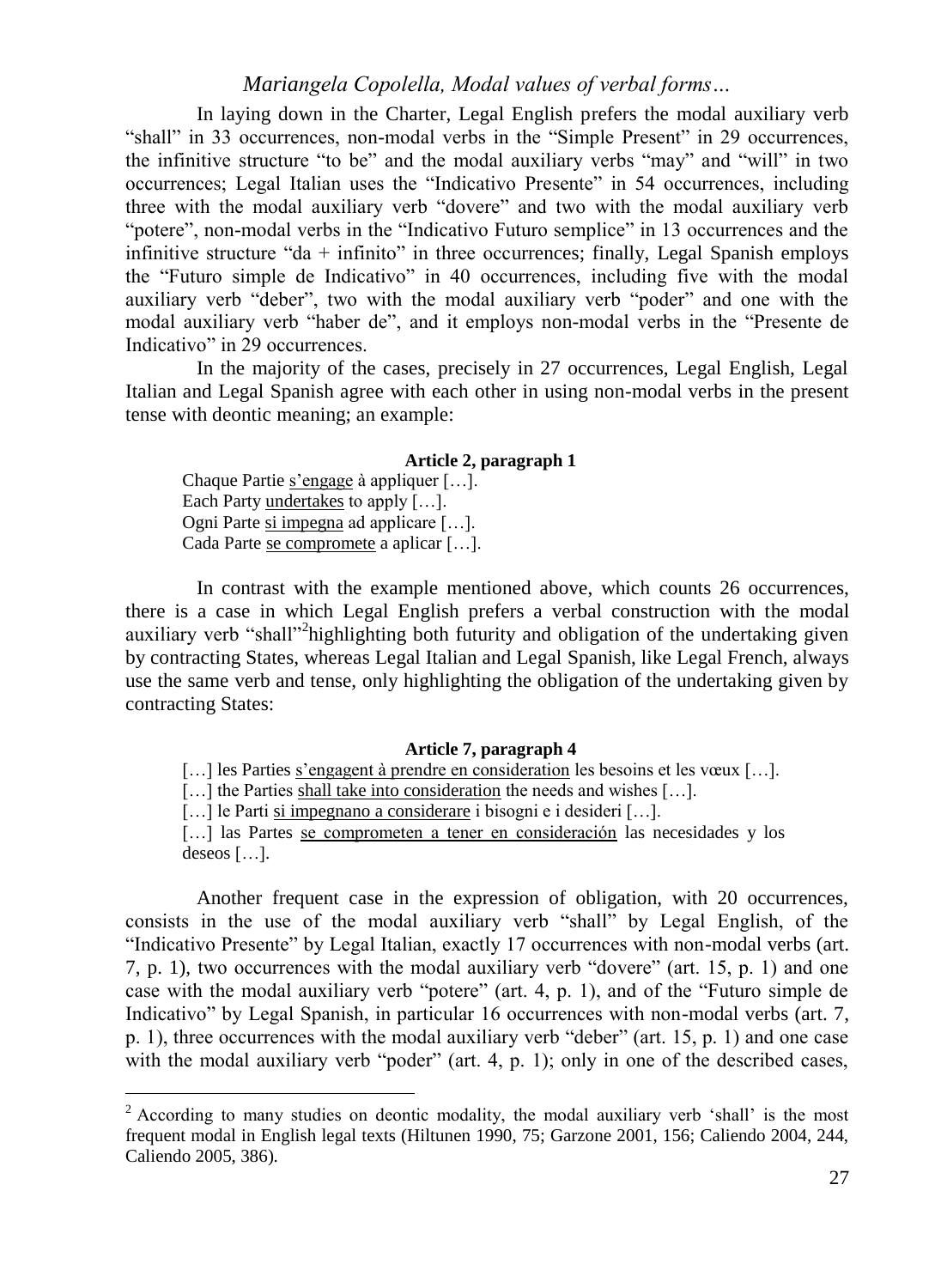Legal Spanish differs from the French and Italian versions in that it employs the modal auxiliary verb "deber" instead of a non-modal verb (art. 3, p. 1). Therefore, in those cases, Legal English and Legal Spanish underline both futurity and obligation of the sentence, whereas Legal Italian, like the French one, only underlines the obligation of the sentence. The examples:

#### **Article 7, paragraph 1**

- […] les Parties fondent leur politique […].
- [...] the Parties shall base their policies [...].
- [...] le Parti fondano la loro politica [...].
- [...] las Partes basarán su política [...].

#### **Article 15, paragraph 1**

[...] Le premier rapport doit être présenté dans l'année [...].

[...] The first report shall be presented within the year [...].

[…] Il primo rapporto deve essere presentato nell'anno […].

[...] El primer informe deberá ser presentado en el año siguiente [...].

#### **Article 4, paragraph 1**

Aucune des dispositions de la présente Charte ne peut être interprétée […]. Nothing in this Charter shall be construed […]. Nessuna disposizione della presente Carta può essere interpretata […].

Ninguna de las disposiciones de la presente Carta se podrá interpretar […].

### **Article 3, paragraph 1**

[...] s'appliquent les paragraphes choisis conformément au paragraphe 2 de l'article.

[...] the paragraphs chosen in accordance with Article 2, paragraph 2, shall apply.

[...] si applicano i paragrafi scelti conformemente all'Article 2 paragraph 2.

[...] deberán aplicarse los párrafos elegidos de conformidad con el párrafo 2 del artículo 2.

In a smaller number of cases, in 11 occurrences, in making prescriptions all three languages employ a modal verb or a tense which express the futurity and the obligation of the action: precisely Legal English uses the modal auxiliary verb "shall", whereas Legal Italian and Legal Spanish use, like Legal French, non-modal verbs, respectively, in the "Indicativo Futuro semplice" and in the "Futuro simple de Indicativo"; an example:

## **Article 7, paragraph 5**

[...] la nature et la portée des mesures à prendre pour donner effet à la presente Charte seront determinatées de manière souple […].

[...] the nature and scope of the measures to be taken to give effect to this Charter shall be determined in a flexible manner […].

[...] la natura e la portata delle misure da adottare per rendere effettiva la presente Carta saranno determinate in modo flessibile […].

[...] la naturaleza y el alcance de las medidas que se habrán de tomar para la aplicación de la presente Carta se determinarán de manera flexible […].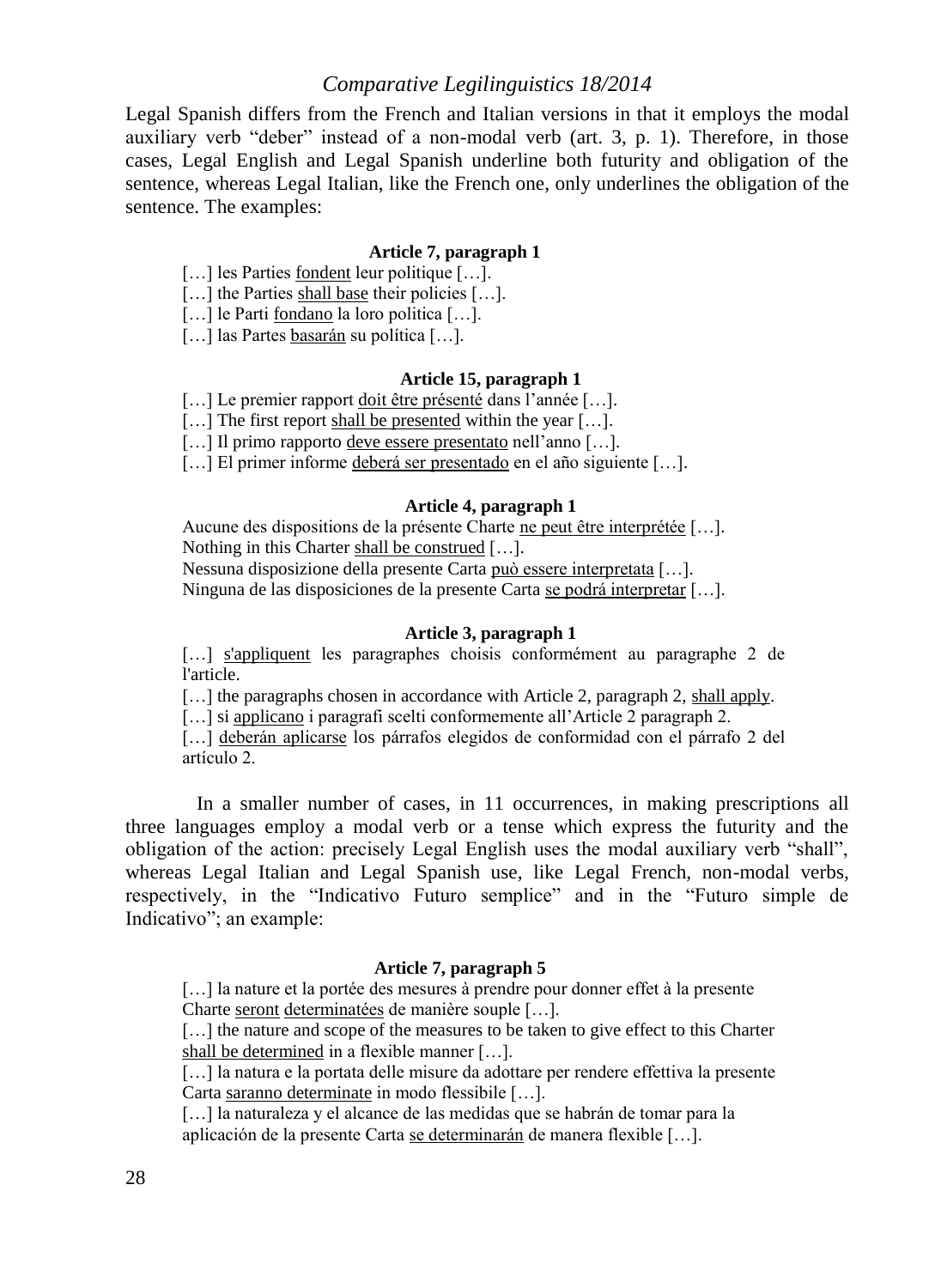In two occurrences, the English modal auxiliary verb "may" does not have its usual function of expressing permission or possibility, but it has a deontic function. The deontic function is given to "may", in one case, through the anteposition of the adjective "no other" to the subject and, in the other case, through the pronoun "nothing" which performs the function of subject. In those two occurrences, Legal Italian employs, in one case, a modal auxiliary verb (art. 5) and, in the other case, like Legal French, an auxiliary verb (art. 21, p. 1) both in the "Indicativo Presente", whereas Legal Spanish employs, in one case, like Legal French, a modal auxiliary verb (art. 5) and, in the other case, a nonmodal verb (art. 21, p. 1) both in the "Futuro simple de Indicativo"; therefore, only Legal Spanish expresses both future and obligatory values of the statement:

#### **Article 5**

Rien dans la présente Charte ne pourra être interprété comme impliquant le droit […].

Nothing in this Charter may be interpreted as implying any right […].

Nella presente Carta nulla può implicare il diritto […].

Nada en la presente Carta podrá ser interpretado en el sentido de que lleve consigo el derecho […].

### **Article 21, paragraph 1**

- [...] Aucune autre réserve n'est admise.
- [...] No other reservation may be made.
- [...] Non è ammessa alcuna altra riserva.
- [...] No se admitirá ninguna otra reserva.

In two occurrences, the English modal auxiliary verb 'will' has a deontic function, as well as the primary function of expressing future. In those two cases, Legal Italian uses an auxiliary verb, in one case, in the "Indicativo Presente" (art. 3, p. 3) and, in the other case, in the "Indicativo Futuro semplice" (art. 8, p. 1, i), whereas Legal Spanish always uses, like Legal French, non-modal verbs in the "Futuro simple de Indicativo":

### **Article 3, paragraph 3**

- [...] et porteront les mêmes effets dès la date de leur notification.
- [...] and will have the same effect as from their date of notification.
- [...] e hanno gli stessi effetti a decorrere dalla data della loro notifica.
- [...] y tendrán los mismos efectos a partir de la fecha de su notificación.

### **Article 8, paragraph 1, i)**

- [...] et à établir sur ces points des rapports périodiques qui seront rendus publics.
- [...] and for drawing up periodic reports of their findings, which will be made public.
- [...] e a redigere in merito a tali punti rapporti periodici che saranno resi pubblici.
- [...] y redactar al respecto informes periódicos que se harán públicos.

In one case, Legal English and Legal Italian employ, like Legal French, a present tense to express an exhortation, whereas Legal Spanish employs a future tense,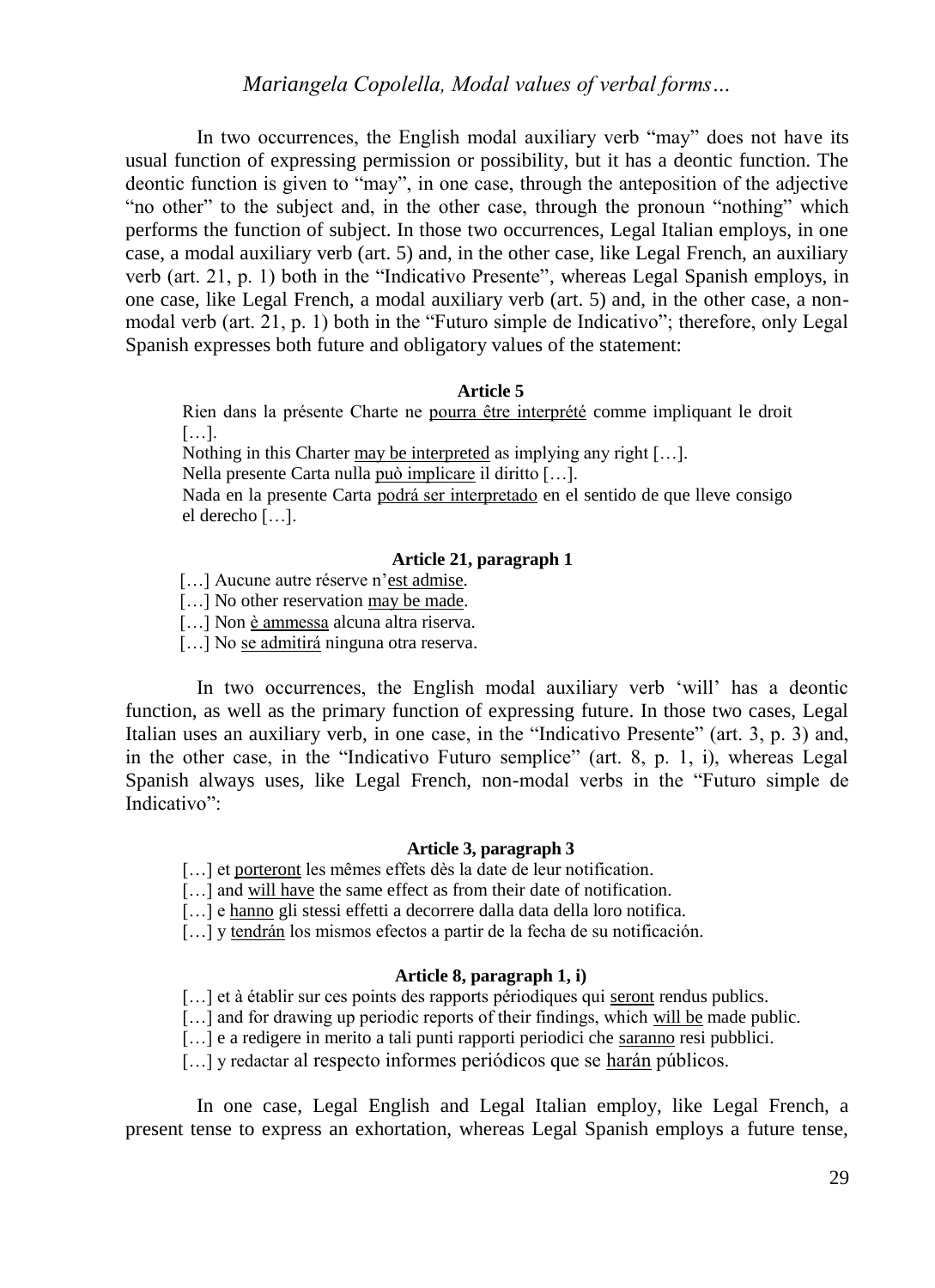precisely the "Futuro simple de Indicativo", so underlining both exhortative and future values of the statement:

### **Article 7, paragraph 4**

[...] Elles sont encouragées à créer [...].

[...] They are encouraged to establish [...].

[...] Esse sono esortate a istituire [...].

[...] Se las invitará a crear [...].

In contrast with the above mentioned case, there is another one in which Legal Italian and Legal Spanish express in a verbal construction, like Legal French, both values of obligation and futurity, whereas Legal English uses an auxiliary verb in the "Simple Present" only with prescriptive value:

#### **Article 18**

[...] Elle sera soumise à ratification, acceptation ou approbation [...].

[...] It is subject to ratification, acceptance or approval [...].

[...] Essa sarà sottoposta a ratifica, accettazione o approvazione [...].

[...] Será sometida a ratificación, aceptación o aprobación [...].

In the end, in one case, Legal English and Legal Italian employ, like Legal French, an infinitive structure with deontic value, whereas Legal Spanish employs the modal verb "haber de", properly of formal register, in the "Futuro simple de Indicativo":

#### **Article 7, paragraph 5**

[...] des mesures à prendre pour donner effet à la présente Charte [...].

[...] of the measures to be taken to give effect to this Charter [...].

[...] delle misure da adottare per rendere effettiva la presente Carta [...].

[...] de las medidas que se habrán de tomar para la aplicación de la presente Carta

[…].

From this linguistic comparative analysis it emerges that the examined legal languages do not always agree with each other in expressing statements with deontic value.

As a matter of fact, in two cases, the English and Italian versions, like the French one, show statements with deontic function, whereas the Spanish version shows statements with epistemic function. More specifically, in one case, Legal English uses the modal auxiliary verb "shall" and Legal Italian uses a non-modal verb in the "Indicativo Presente", and, in another case, Legal English employs the infinitive structure "to be" and Legal Italian employs the modal auxiliary verb "dovere" in the "Indicativo Presente", when Legal Spanish uses a non-modal verb in the "Presente de Subjuntivo"; below the two examples in point, in which Legal French uses, in the first one, a tense different from the one employed by Legal Italian and Legal Spanish, and, in the second one, like Legal English, an infinitive structure:

#### **Article 17, paragraph 1**

[...] qui seront proposées par la Partie concernée.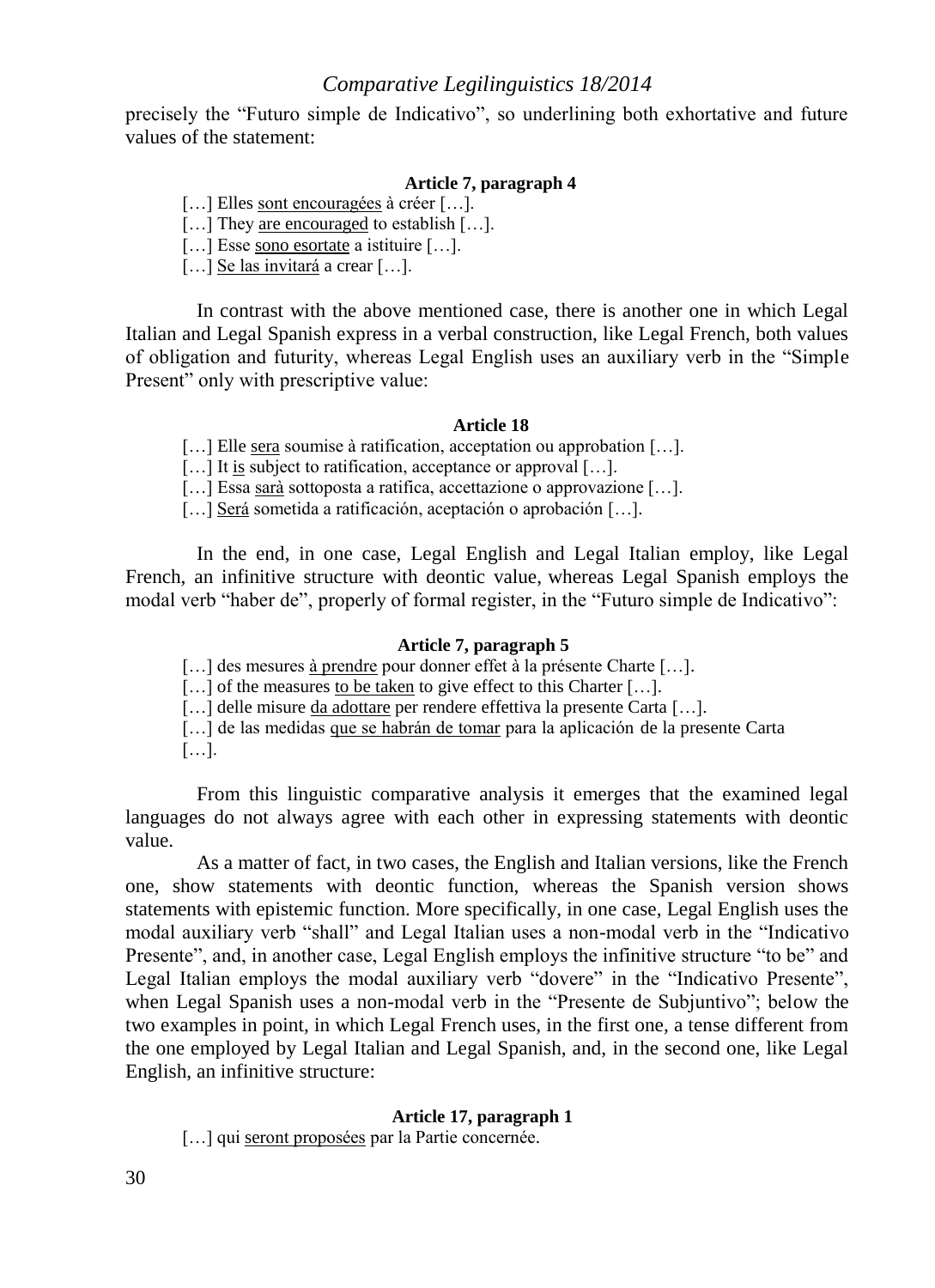[...] who shall be nominated by the Party concerned.

[...] che sono proposte dalla Parte interessata.

[...] que proponga la Parte correspondiente.

### **Article 15, paragraph 1**

[...] sous une forme à déterminer par le Comité des Ministres [...].

 $\left[\ldots\right]$  in a form to be prescribed by the Committee of Ministers  $\left[\ldots\right]$ .

[...] in una forma che deve essere determinata dal Comitato di Ministri [...].

[...] en la forma que determine el Comité de Ministros [...].

Conversely, in only one case, Legal Spanish employs the modal auxiliary verb "deber" in the "Futuro simple de Indicativo" marking the obligation of the sentence, when Legal English and Legal Italian simply employ, like Legal French, a participial structure which does not mark the obligation of the sentence:

#### **Article 2, paragraph 2**

[...] dont au moins trois choisis dans chacun des articles [...].

[...] including at least three chosen from each of the Articles [...].

[...] di cui almeno tre scelti in ciascuno degli articoli [...].

[...] de los cuales, al menos, tres deberán ser elegidos de cada uno de los artículos

[…].

In one case, only Legal Italian and Legal Spanish highlight the deontic value of a sentence employing, respectively, the implicit structure "da  $+$  infinito" and the modal auxiliary verb "deber" in the "Futuro simple de Indicativo", when Legal English uses a prepositional locution which does not highlight the deontic value of the sentence; observe, in the example below, that Legal French uses, like Legal Italian, an infinitive structure:

#### **Parte III**

Mesures en faveur […] à prendre en conformité avec […]. Measures to promote [...] in accordance with [...]. Misure a favore […] da adottare conformemente […]. Medidas que, para fomentar […] deberán adoptarse de conformidad con […].

To sum up, in the expression of deontic modality in verbal constructions, the most relevant results emerging from the linguistic comparative analysis are, on the one hand, the use in 27 occurrences by Legal English, Legal Italian and Legal Spanish of non-modal verbs in the present tense and, on the other hand, the use in 20 occurrences by Legal English, Legal Italian and Legal Spanish of, respectively, the modal auxiliary verb "shall", the "Indicativo Presente", including 17 occurrences with non-modal verbs, two occurrences with the modal auxiliary verb "dovere" and one case with the modal auxiliary verb "potere", and the "Futuro simple de Indicativo", including 16 occurrences with non-modal verbs, three occurrences with the modal auxiliary verb "deber" and one case with the modal auxiliary verb "poder". It can surely be affirmed that a concordance prevails in the expression of the deontic modality among the examined legal languages,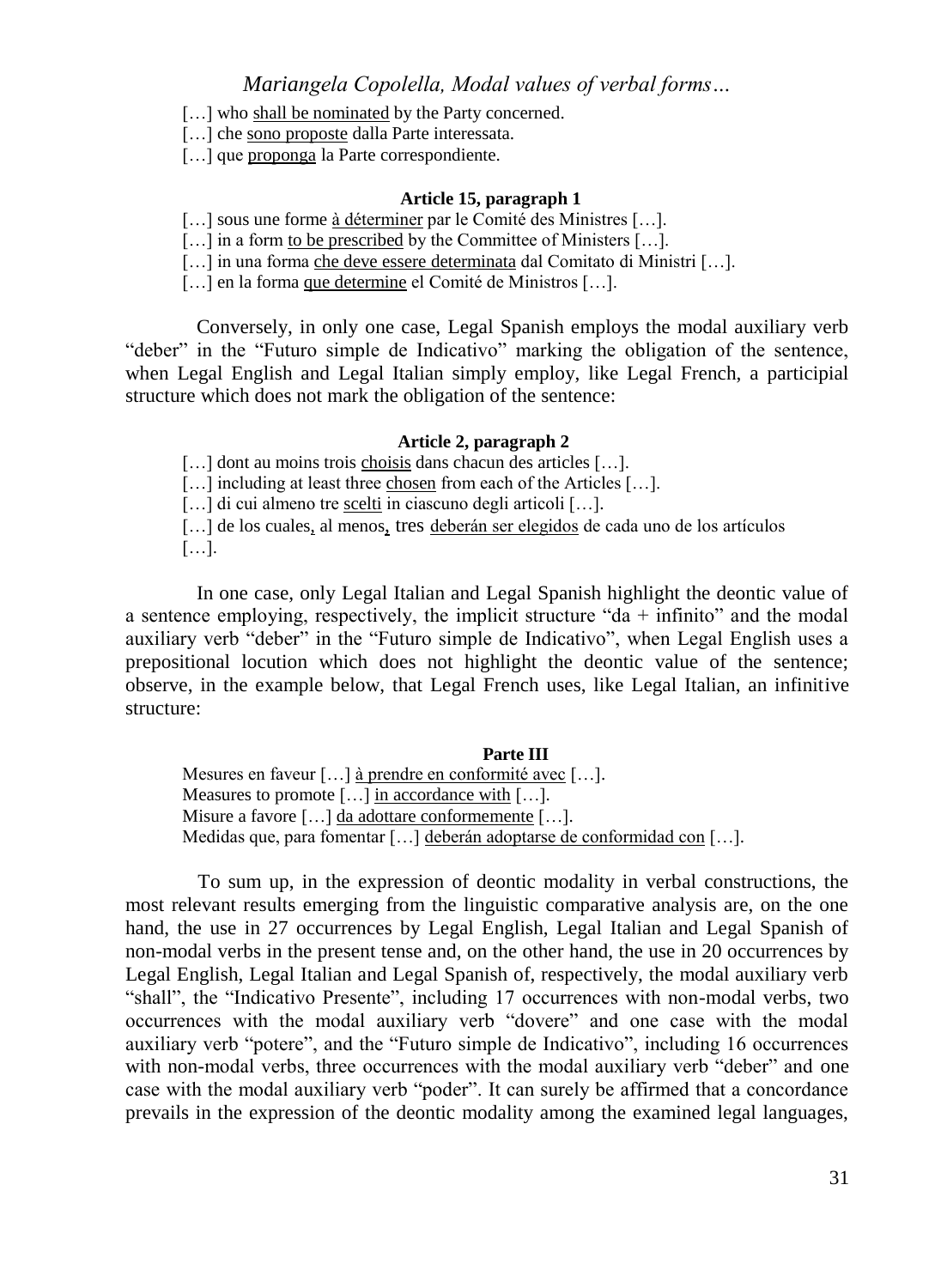nevertheless, there are a considerable number of cases, only seven cases less compared to those of concordance, in which a discordance prevails.

Finally, it can be noticed that the use of modal auxiliary verbs is notable in the English version, whereas it is scarce in the Spanish version and even more so in the Italian version of the Charter, and that the use of future tenses is notable in the Spanish version and a little bit less in the English one, but it is scarce in the Italian version.

Graphic 1. Verbal forms with deontic value in the English, Italian and Spanish versions of the European Charter for Regional or Minority Languages.



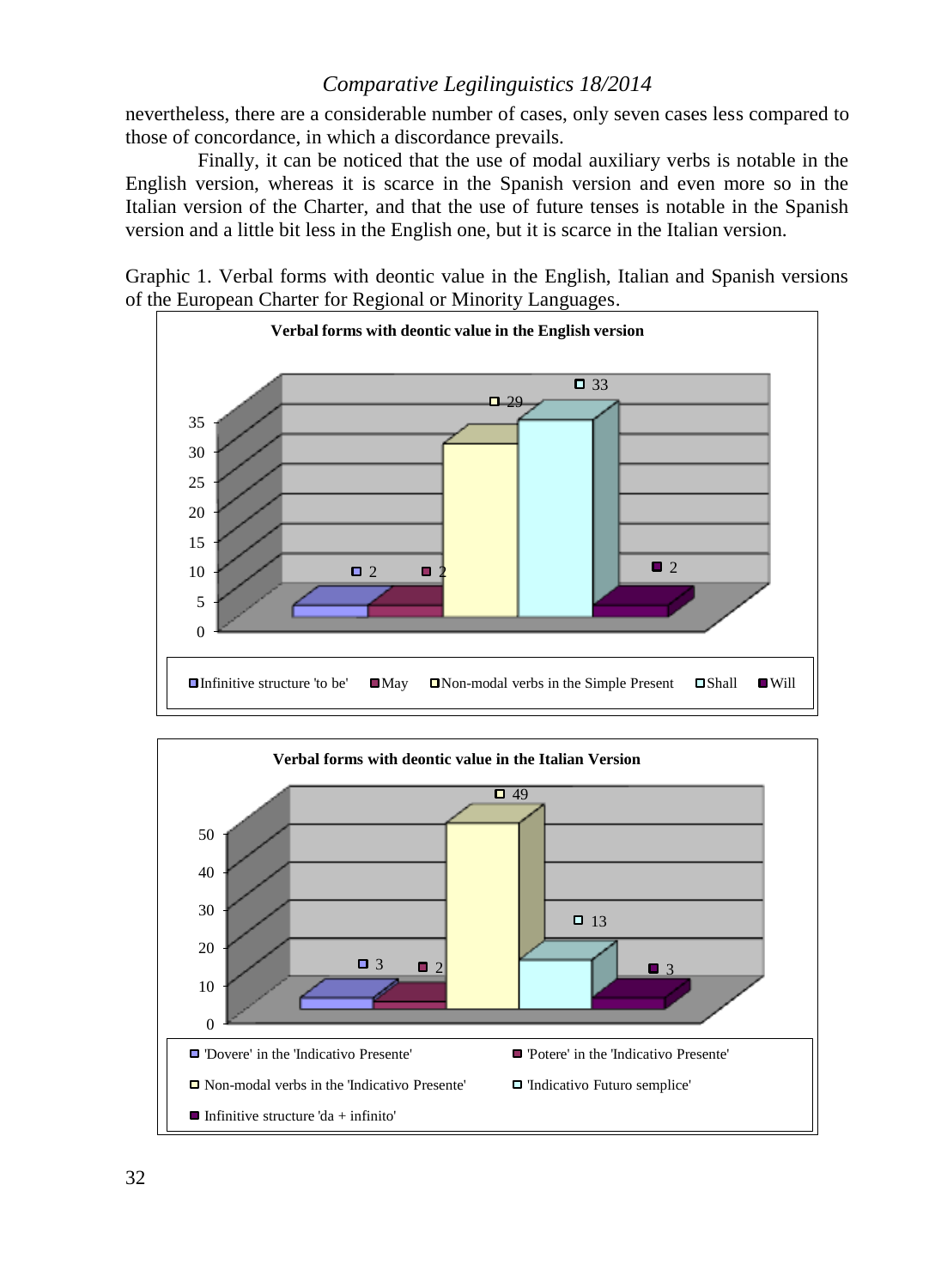

# **3. Verbal forms with epistemic value**

The epistemic modal value indicates a «[..] logical structure of statements which assert or imply that a particular proposition, or set of propositions, is known or believed. Epistemic logic, in the option of some authorities, also lends itself [..] to formalization in terms of the notion of possible worlds» (Lyons 1977, 793). Epistemic modality can be objective, when it refers to reality in general, or subjective, when it refers to speakers' beliefs (Lyons 1977, 797).

In expressing epistemic modality in the Charter, Legal English prefers the modal auxiliary verbs "can" in four occurrences, "have to" in two occurrences, "may" in 18 occurrences and "should" in one case. Legal Italian uses the modal auxiliary verbs "dovere" in three occurrences, including two cases in the "Congiuntivo Presente" and one case in the "Condizionale Presente", "potere" in 16 occurrences, including 11 occurrences in the "Indicativo Presente", one case in the "Indicativo Futuro semplice" and four occurrences in the "Congiuntivo Presente", and non-modal verbs in the "Congiuntivo Presente" in 32 occurrences. Finally, Legal Spanish employs the modal auxiliary verbs "deber" in the "Condicional simple" in one case, "haber de" in the "Presente de Subjuntivo" in two occurrences and "poder" in 19 occurrences, including three occurrences in the "Presente de Indicativo", 10 occurrences in the "Futuro simple de Indicativo", five occurrences in the "Presente de Subjuntivo" and one case in the "Pretérito imperfecto de Subjuntivo"; besides, it employs non-modal verbs in the "Presente de Subjuntivo" in 90 occurrences, in the "Pretérito imperfect de Subjuntivo" in five occurrences, in the "Pretérito perfecto de Subjuntivo" in seven occurrences, auxiliary verbs in the "Pretérito pluscuamperfecto de Subjuntivo" in one case and non-modal verbs in the "Futuro simple de Subjuntivo" in one case.

In most cases, precisely in 20 occurrences, Legal English uses the modal auxiliary verb "may", when Legal Italian uses the modal auxiliary verb "potere" and Legal Spanish uses the modal auxiliary verb "poder"; an example: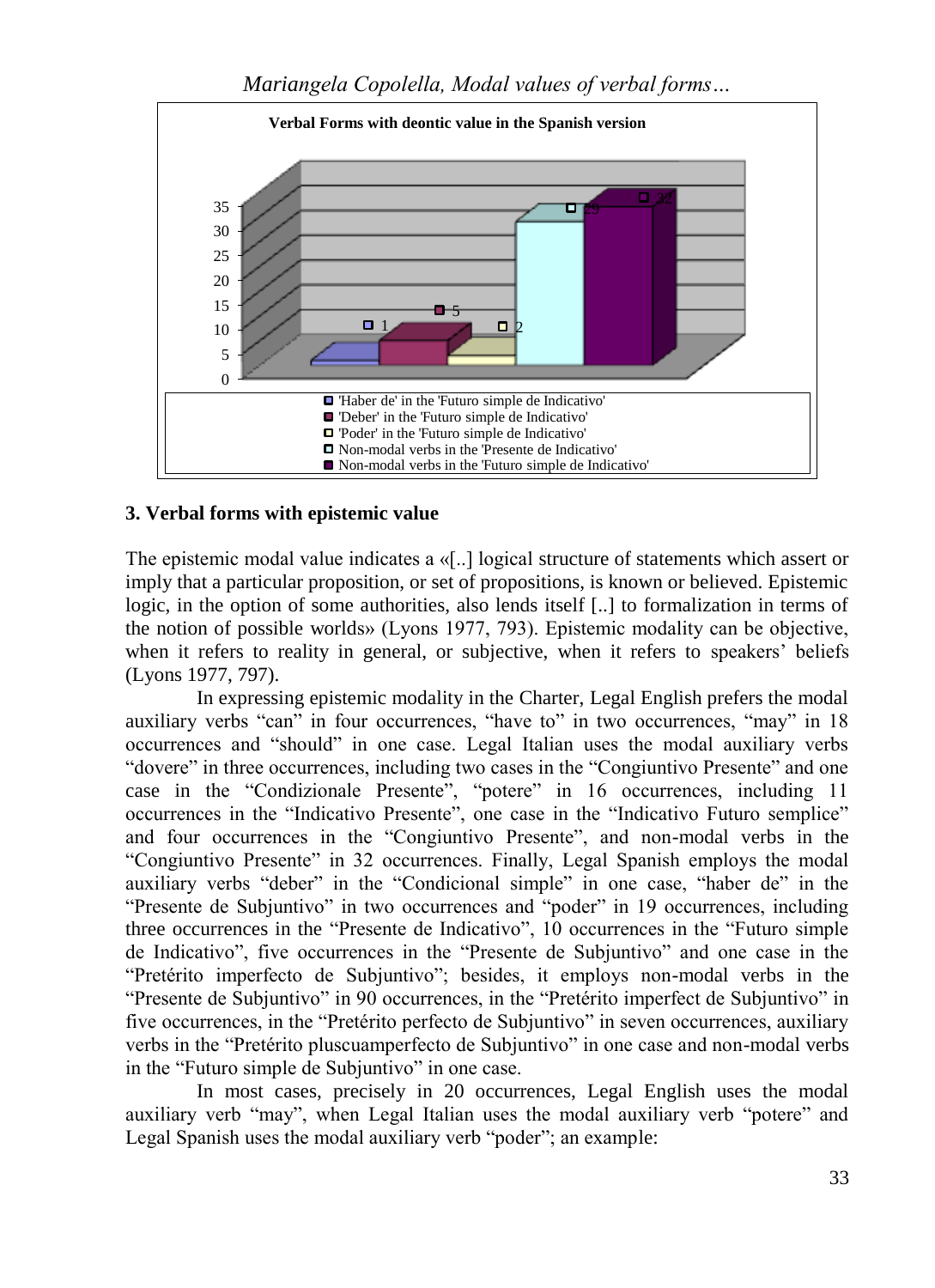#### **Article 20, paragraph 1**

[...] le Comité des Ministres du Conseil de l'Europe pourra inviter tout Etat [...].

[...] the Committee of Ministers of the Council of Europe may invite any State […].

[...] il Comitato dei Ministri del Consiglio d'Europa potrà invitare ogni Stato [...].

[…] el Comité de Ministros del Consejo de Europa podrá invitar a todo […].

Conversely, in five occurrences, Legal English employs the modal auxiliary verb "may", when Legal Italian and Legal Spanish do not employ, like Legal French, any modal auxiliary verb with epistemic value, but resort instead to other linguistic devices to express this modality, such as verbs in the present tense of the subjunctive (art. 9, p. 1, b, c. ii) or epistemic adverbs (art. 10, p. 4, a); some examples:

### **Article 9, paragraph 1, b), sub-paragraph ii)**

[...] qu'elle s'exprime dans sa langue régionale ou minoritaire [...].

[...] that he or she may use his or her regional or minority language [...].

[...] che essa si esprima nella sua lingua regionale o minoritaria [...].

[...] que <u>se exprese</u> en su lengua regional o minoritaria [...].

# **Article 10, paragraph 4, a)**

[...] la traduction ou l'interptétation éventuellement requises;

[...] translation or interpretation as may be required;

[...] la traduzione o l'interpretazione eventualmente richieste:

[...] la traducción o la interpretación eventualmente solicitadas;

In four cases, Legal English uses the modal auxiliary verb "can" and Legal Spanish uses the modal auxiliary verb "poder", when Legal Italian uses the modal auxiliary verb "potere", in three occurrences (art. 16, p. 2), or an auxiliary verb in the "Congiuntivo Presente", in one case (art. 9, p. 2, b); note, in the following examples, that Legal Spanish agrees with Legal French on the use of tenses but not always on the use of modal auxiliary verbs:

#### **Article 16, paragraph 2**

[...] Ces organismes ou associations pourront en outre soumettre [...].

[...] These bodies or associations can furthermore submit [...].

[...] Tali organismi o associazioni possono inoltre sottoporre [...].

[...] Dichos organismos o asociaciones podrán asimismo presentar [...].

### **Article 9, paragraph 2, b)**

[...] et à prévoir qu'ils seront opposables [...].

[...] and to provide that they can be invoked [...].

[...] e a prevedere che siano opponibili [...].

[...] y a asegurar que podrán ser invocados [...].

In one case, in expressing the epistemic value Legal English employs the modal auxiliary verb "have to" in the present tense, Legal Italian employs the modal auxiliary verb "dovere" in the "Congiuntivo Presente" and Legal Spanish employs the modal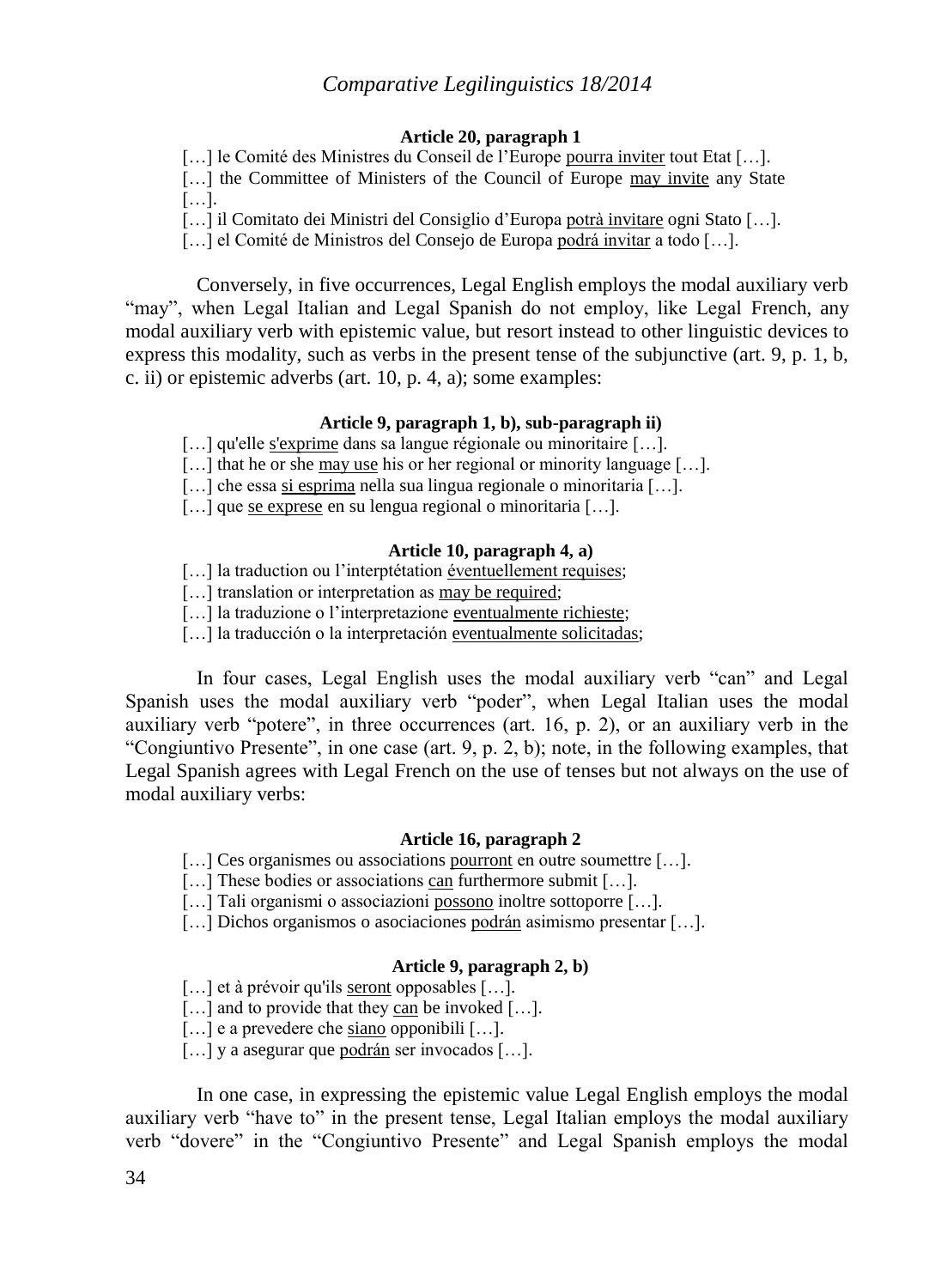auxiliary verb "haber de" in the "Presente de Subjuntivo"; observe, in the following example, that Legal French employs, like Legal English, a modal auxiliary verb in the present tense:

### **Article 9, paragraph 1, b), sub-paragraph ii)**

à permettre, lorsqu'une partie à un litige doit comparaître […]. to allow, whenever a litigant has to appear […]. a permettere, qualora una Parte in una vertenza debba comparire […]. permitir, cuando una Parte en un litigio haya de comparecer […].

Also in one instance only, Legal English uses the modal auxiliary verb "should", Legal Italian uses the modal auxiliary verb "dovere" in the "Condizionale Presente" and Legal Spanish uses the modal auxiliary verb "deber" in the "Condicional Simple"; note, in the following example, that Legal Italian and Legal Spanish agree with Legal French in the use of the conditional mode:

#### **Preamble**

[...] ne devraient pas se faire au détriment [...].

[...] should not be to the detriment [...].

[...] non dovrebbe avvenire a scapito [...].

[...] no deberían hacerse en detrimento [...].

Lastly, in one case, Legal English and Legal Spanish employ a verbal phrase with epistemic value which is conferred by the modal auxiliary verbs, respectively, "may" and "poder", whereas Legal Italian, like Legal French, does not employ a verbal phrase but only a parenthetic proposition with epistemic value, which is present also in the Spanish version with the function of reinforcing the verb:

### **Article 16, paragraph 4**

[...] en vue de la preparation, le cas échéant, de toute recommendation de ce dernier à une ou plusieurs Parties.

[...] for the preparation of such recommendations of the latter body to one or more of the Parties as may be required.

[...] in vista della preparazione e, se del caso, di qualsiasi raccomandazione di quest'ultimo a una o più Parti.

[...] para la preparación, en su caso, de cualquier recomendación que este último pueda hacer a una o varias Partes.

From the linguistic comparative analysis it emerges that the English, Italian and Spanish versions of the Charter do not always agree with each other in expressing epistemic modality.

In two cases, Legal Italian and Legal Spanish describe, like Legal French, a hypothetical situation using, in one case, the modal auxiliary verbs, respectively, "potere" and "poder" and, in another case, the conditional conjunction, respectively, "se" and "si", when Legal English describes an assertive situation using a non-modal verb in the "Simple Present"; an example: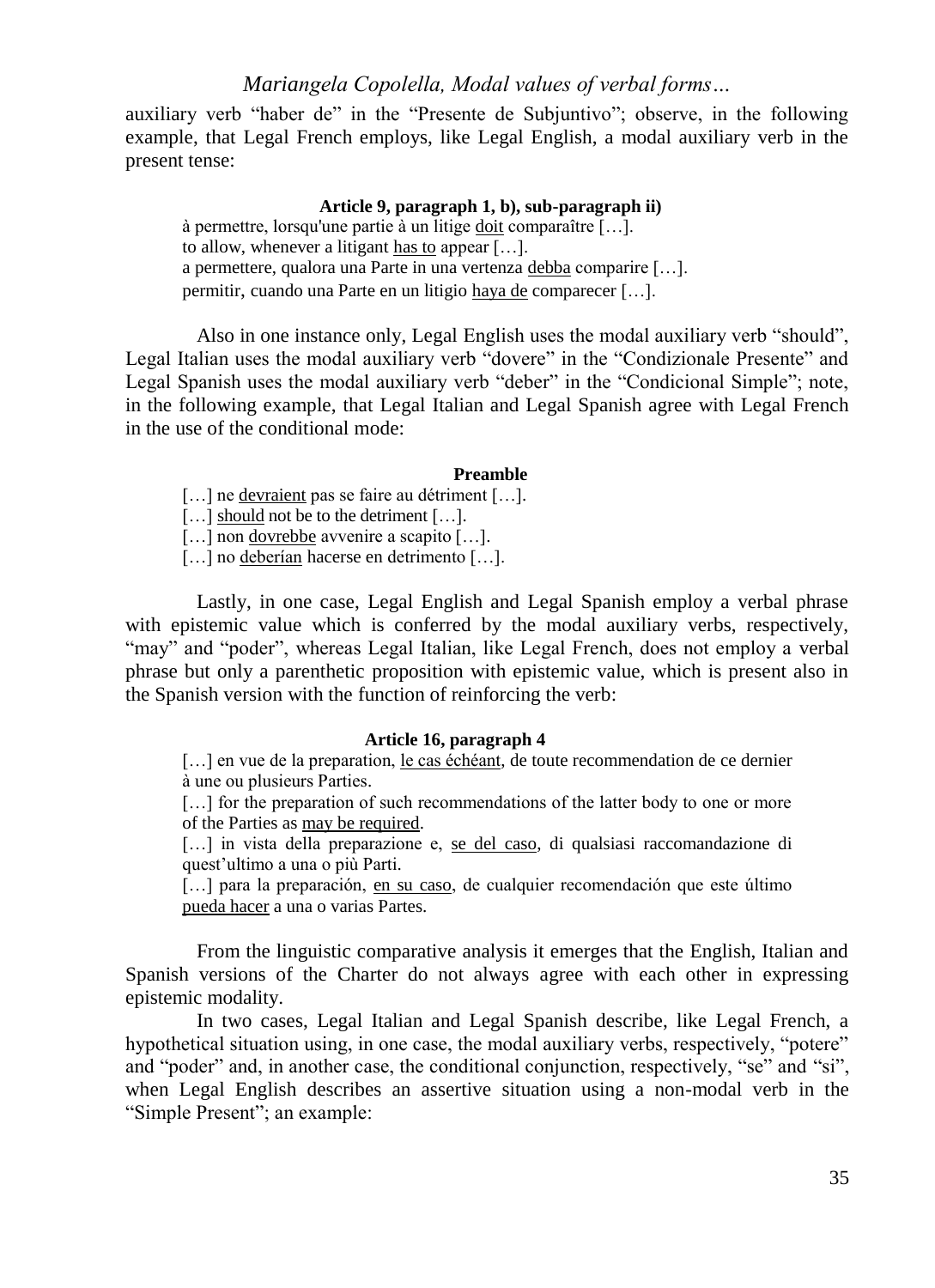### **Article 17, paragraph 2**

[...] Si un membre ne <u>peut</u> remplir son mandat [...].

[...] A member who is unable to complete a term of office [...].

[…] Se un membro non può adempiere il suo mandato […].

[...] Si algún miembro no puede completar su mandato [...].

As affirmed before, to express epistemic modality Legal Italian uses the "Congiuntivo Presente" in 38 occurrences (art. 9, p. 1, a), c. iv) and Legal Spanish uses the "Presente de Subjuntivo" in 97 occurrences (art. 12, p. 3); in 35 occurrences the two considered legal languages show similar choices in employing the present tense of the subjunctive (art. 13, p. 1, a). In those cases, Legal English, like Legal French, describes, like the example above, assertive situations using non-modal verbs in different tenses. The examples:

### **Article 9, paragraph 1, a), sub-paragraph iv)**

- [...] n'entraînant pas de frais additionnels pour les intéressés.
- [...] involving no extra expense for the persons concerned.
- [...] che non causino spese aggiuntive per gli interessati.
- [...] sin gastos adicionales para los interesados.

### **Article 12, paragraph 3**

- [...] et à la culture dont elles sont l'expression.
- [...] and the cultures they reflect.
- [...] e la cultura di cui sono l'espressione.
- [...] y a la cultura que las mismas expresen.

### **Article 13, paragraph 1, a)**

à exclure de leur législation toute disposition interdisant ou limitant […]. to eliminate from their legislation any provision prohibiting or limiting […]. a escludere dalla loro legislazione qualsiasi disposizione che proibisca o limiti […]. excluir de su legislación toda disposición que prohíba o limite […].

In one case, only Legal Spanish describes a hypothetical situation employing the modal auxiliary verb "poder" in the "Presente de Subjuntivo", whereas Legal English and Legal Italian, like Legal French, employ an infinitive structure whose epistemic value is conveyed by the presence of a consecutive proposition:

#### **Article 14, paragraph a)**

- [...] de façon <u>à favoriser</u> les contacts [...].
- [...] in such a way as to foster contacts [...].
- [...] in modo da favorire i contatti [...].
- […] de tal modo que puedan favorecer los contactos […].

Legal Spanish frequently employs the subjunctive mode to express epistemic modality; more specifically, the "Presente de Subjuntivo" prevails in the Charter, but also the "Pretérito imperfect de Subjuntivo" (art. 8, p. 1, e), c. iii), the "Pretérito perfecto de Subjuntivo" (art. 16, p. 3), the "Pretérito pluscuamperfecto de Subjuntivo" (art. 3, p. 2) and the "Futuro simple de Subjuntivo" (art. 11, p. 3) are employed. Some examples: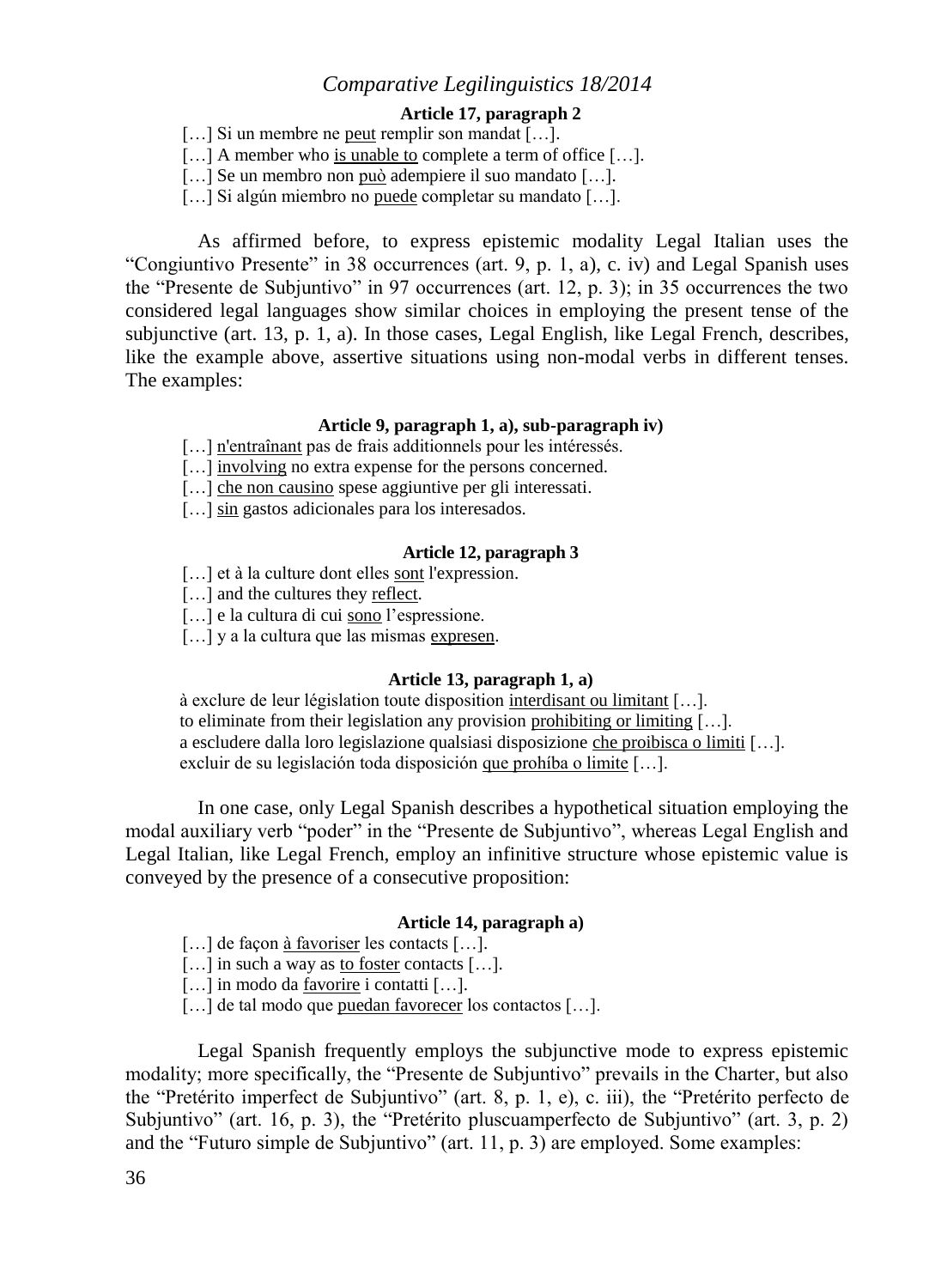#### **Article 8, paragraph 1, e), sub-paragraph iii)**

- [...] ne peuvent pas être appliqués [...].
- [...] cannot be applied [...].
- [...] non possano essere applicati [...].

[...] no pudieran aplicarse [...].

### **Article 16, paragraph 3**

[...] les Parties seront invitées à formuler et [...].

[…] the Parties have been requested to make and […].

[...] le Parti sono invitate a formulare e [...].

[...] se haya invitado a hacer a las Partes y [...].

#### **Article 3, paragraph 2**

[…] tout autre paragraphe de la Charte qui n'avait pas été spécifié […].

[...] any other paragraph of the Charter not already specified [...].

- [...] ogni altro paragraph della Carta, che non era stato specificato [...].
- […] cualquier otro párrafo de la Carta que no hubiera sido especificado […].

#### **Article 11, paragraph 3**

[...] éventuellement créées conformément à la loi [...].

[...] as may be established in accordance with the law [...].

[...] eventualmente create in conformità con la legge [...].

[...] que se crearen de conformidad con la ley [...].

Concluding, Legal English, Legal Italian and Legal Spanish mainly agree with each other in their use of epistemic locutions, such as, respectively, "If necessary", "Se necessario" and "Si fuera necesario", "As far as possible", "Per quanto possibile" and "En la medida de lo possible", and "As far as this is reasonably possible", "Entro limiti ragionevoli e possibili" and "En cuanto sea razonablemente possible"; the only divergent case is in the article 16, paragraph 4, which is examined in this paragraph.

Summing up, in expressing the epistemic modality of verbal constructions, Legal English prefers the modal auxiliary verb "may", Legal Italian prefers non-modal verbs in the "Congiuntivo Presente" and, in a smaller number of cases, the modal auxiliary verb "potere", mainly in the "Indicativo Presente", and, finally, Legal Spanish prefers non-modal verbs in the "Presente de Subjuntivo" and, in a smaller number of cases, the modal auxiliary verb "poder", mainly in the "Futuro simple de Indicativo".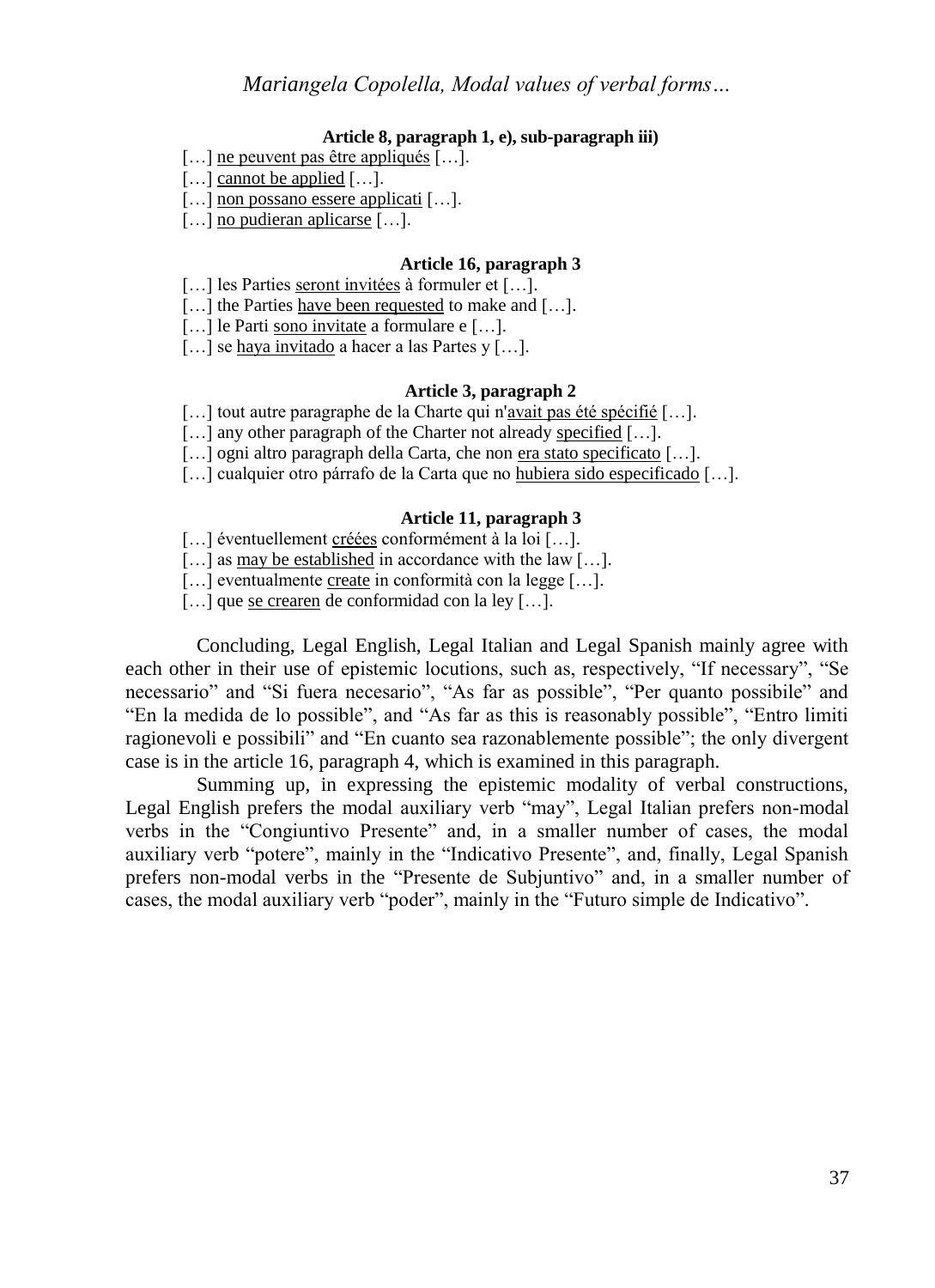

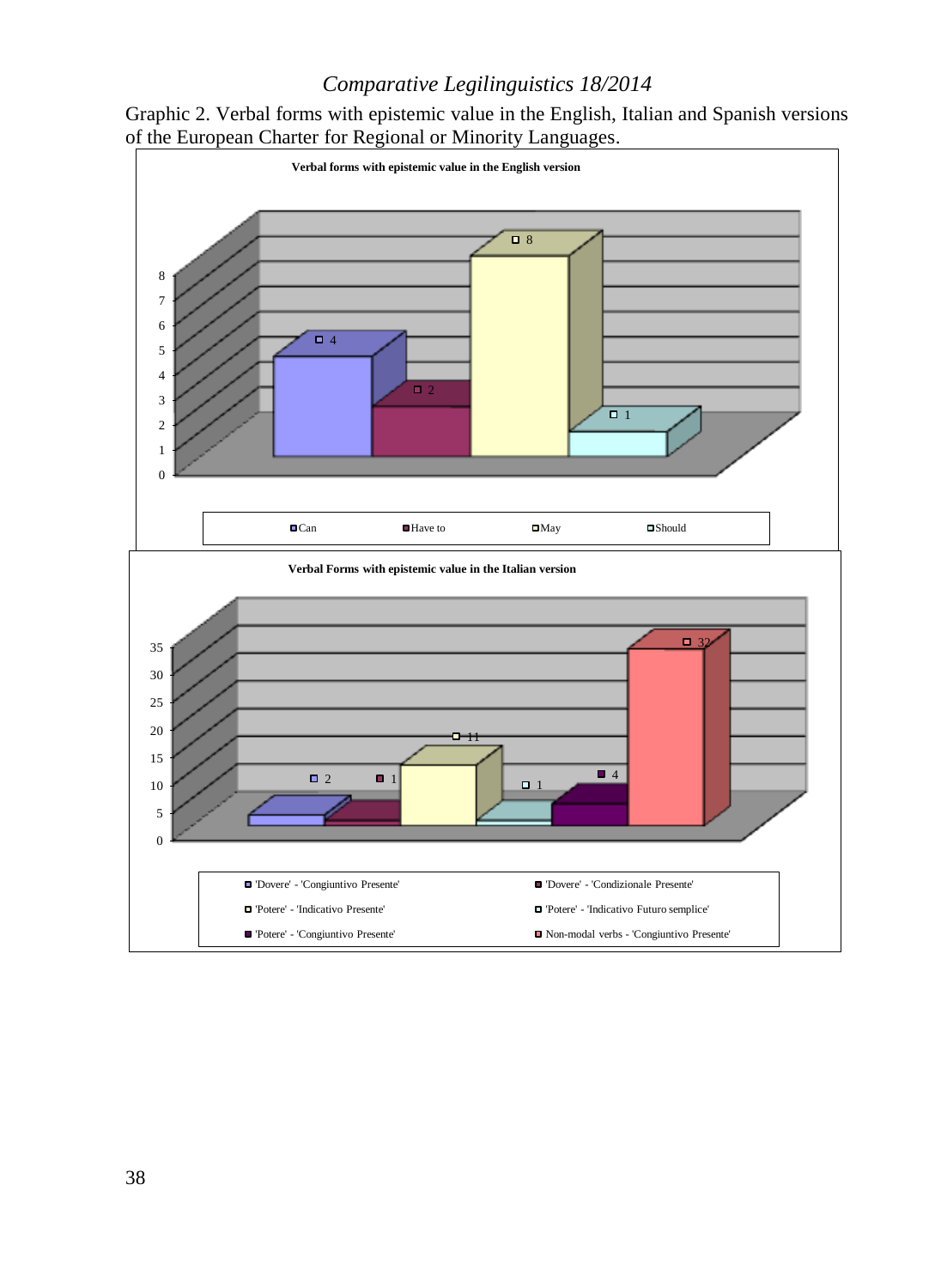

**4. Verbal forms with performative value**

 $\overline{a}$ 

Statements with performative value are distinctive of constitutive or dispositive rules, that is dispositions which «[...] themselves produce the effect, which is their purpose and their content, realizing it for themselves: they constitute it - that is their characteristic - in the same moment of their entry into force [...] the established or disposed situations and facts produce themselves in an immediate way, they are intended to acquire reality mercy a single act, the one (exclusively complex) with which the rule is emanated, without the need to appeal to the obedience or to the executive collaboration of someone» (my translation, Carcaterra 1994, 224-225; see also Searle 1969, 184-186).

On this point, Conte talks about 'thetic' acts, in other words sentences that simply by being stated produce a state of things (Conte 1977, 147-165).

Legislators' statements can have a performative function because they are emanated by a person to whom a specified competence has been attributed, that is the competence of disposing a state of things, and because they are expressed in a appropriate context, that is the legal context (Filipponio 1994, 218).

The constitutive or dispositive rules are not very frequent in the Charter because its purpose is to regulate contracting States' behaviour towards the historical regional or minority languages; exactly, there are five constitutive or dispositive rules in the Charter.

In constituting or disposing a state of things in the Charter, Legal English prefers the "Simple Present" in four occurrences and the modal auxiliary verb "shall" in one case; Legal Italian uses the "Indicativo Presente" in all the five occurrences; finally, Legal Spanish employs the "Futuro simple de Indicativo" in three occurrences and the "Presente de Indicativo" in two occurrences. Therefore, contrarily to the Spanish version, the present tense prevails in the English and Italian versions. $3$ 

 $3$  Mortara Garavelli states that the deictic present is the specific tense of thetic enunciations, that is of constitutive or dispositive rules (Mortara Garavelli 2001, 62).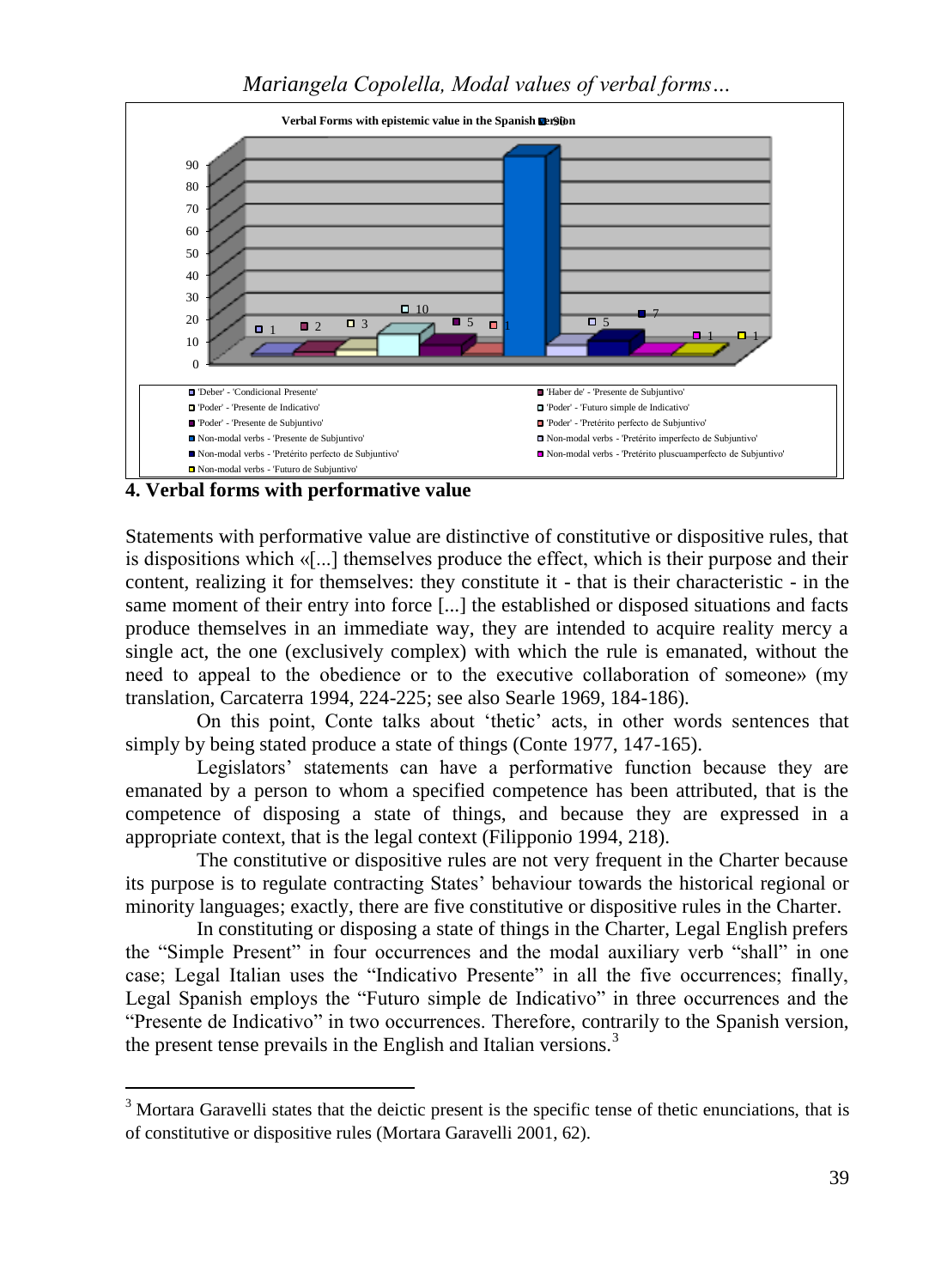In expressing the performative value, in three occurrences, Legal English and Legal Italian use a present tense, respectively, the "Simple Present" and the "Indicativo Presente", whereas Legal Spanish uses the "Futuro simple de Indicativo"; an example:

#### **Article 1, paragraph c)**

par «langues dépourvues de territoire», on entend les langues […]. non-territorial languages" means languages [...]. per «lingue non territoriali» si intendono le lingue […]. por «lenguas sin territorio» se entenderán las lenguas […].

Conversely, in one case, Legal Spanish agrees with Legal English, Legal Italian and Legal French to employ a present tense:

#### **Article 1, paragraph a)**

par l'expression «langues régionales ou minoritaires» […] elle n'inclut ni les dialectes de la (des) langue(s) officielle(s)  $[\dots]$ . "regional or minority languages" […] it does not include either dialects of the official language(s) […].

per «lingue regionali o minoritarie» […] questa espressione non include né i dialetti della(e) lingua(e) ufficiale(i)  $[\dots]$ .

por la expresión «lenguas regionales o minoritarias» […] no incluye los dialectos de la(s) lengua(s) oficial(es)  $[\dots]$ .

Regarding Legal English, it is important to dwell for a moment on the use of the modal auxiliary verb "shall". The modal auxiliary verb "shall" can express performative value, as well as deontic and futurity values: it has deontic function when the rule is applied to a specified subject who has to respect it, whereas it has performative function when the rule attributes a state of things contextually at its coming into force (Garzone 2008, 70-75); nevertheless, intermediate cases may arise when one of the two functions prevails but in such cases the non-prevailing meaning is not neutralised at all. In the English version of the Charter, there is an irrefutable case where the modal auxiliary verb "shall" has performative value, precisely in the case in which the Italian and Spanish versions show, like the French one, a non-modal verb in the present tense of the indicative:

#### **Article 18**

La présente Charte est ouverte à la signature des Etats membres [...]. This Charter shall be open for signature by the member States […]. La presente Carta è aperta alla firma degli Stati membri [...]. La presente Carta queda abierta a la firma de los Estados miembros […].

Referring to Austin's theory, Carcaterra asserts that constitutive rules can be included in the category of performatives; that category should be added to the five categories described by Austin (Austin 1967), which are the verdictives, commissives, exercitives, behabitives and expositives ones (Carcaterra 1994, 227-228).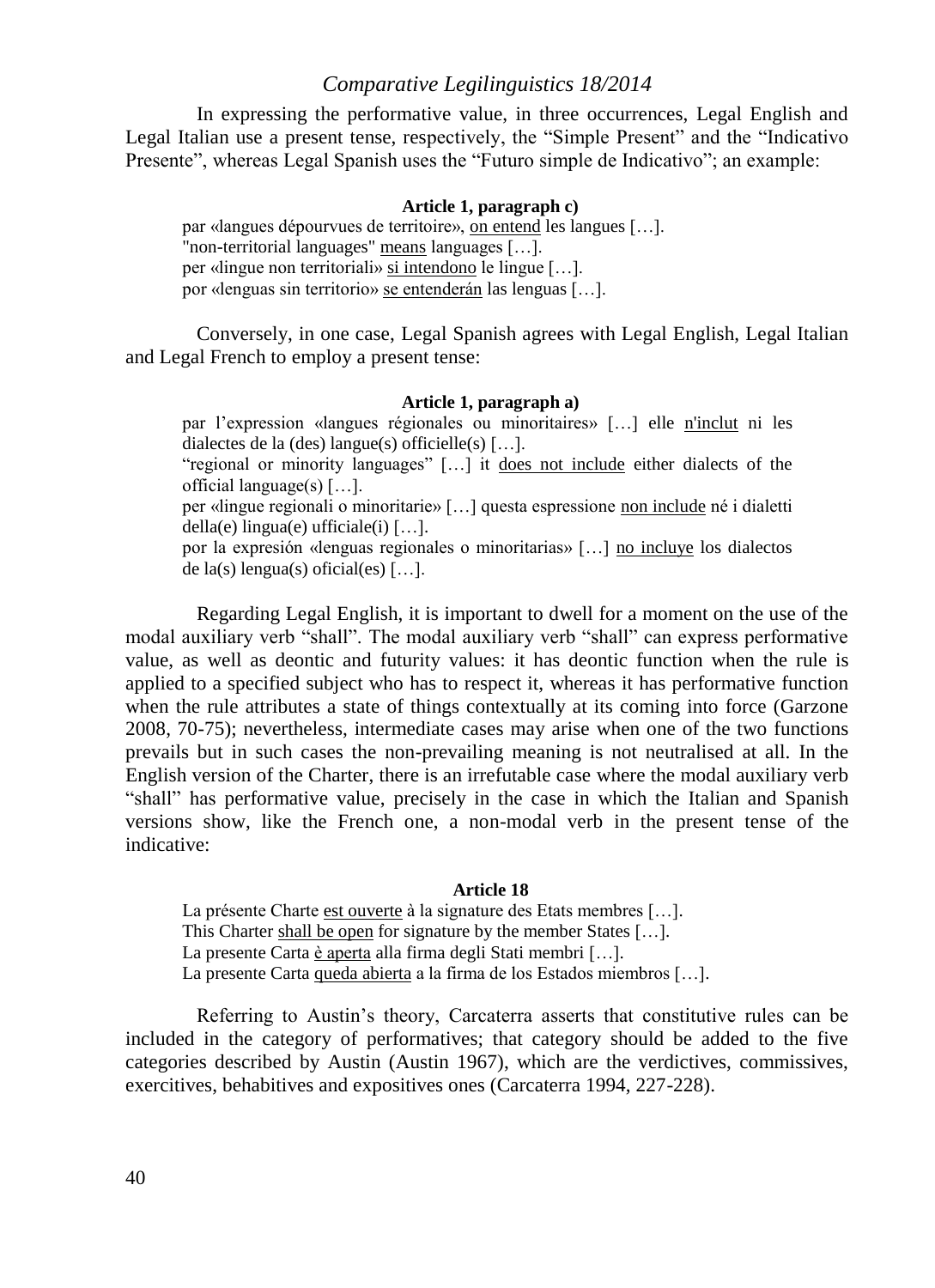

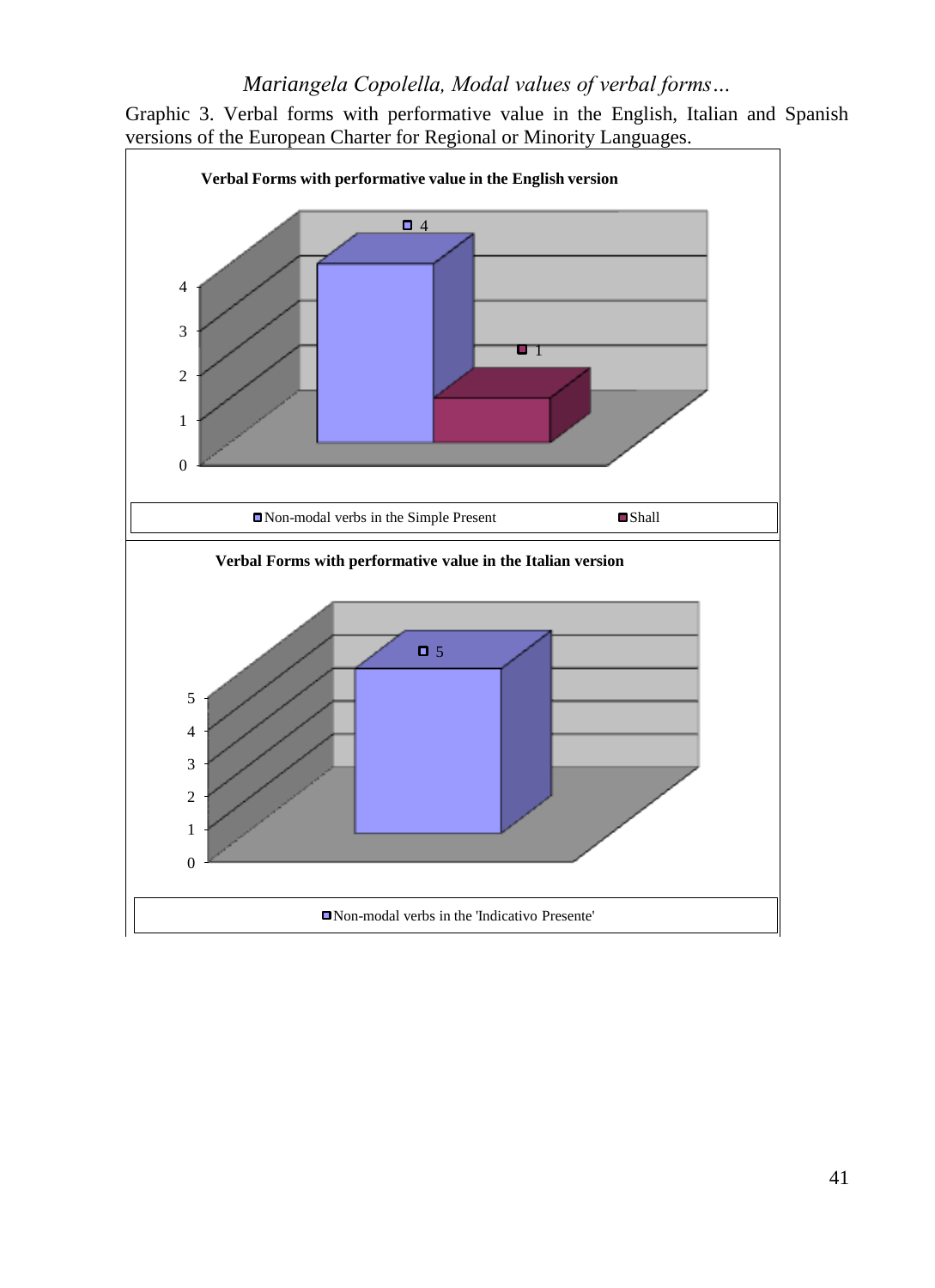

Graphic 4. Modal auxiliary verbs in the English, Italian and Spanish versions of the European Charter for Regional or Minority Languages.

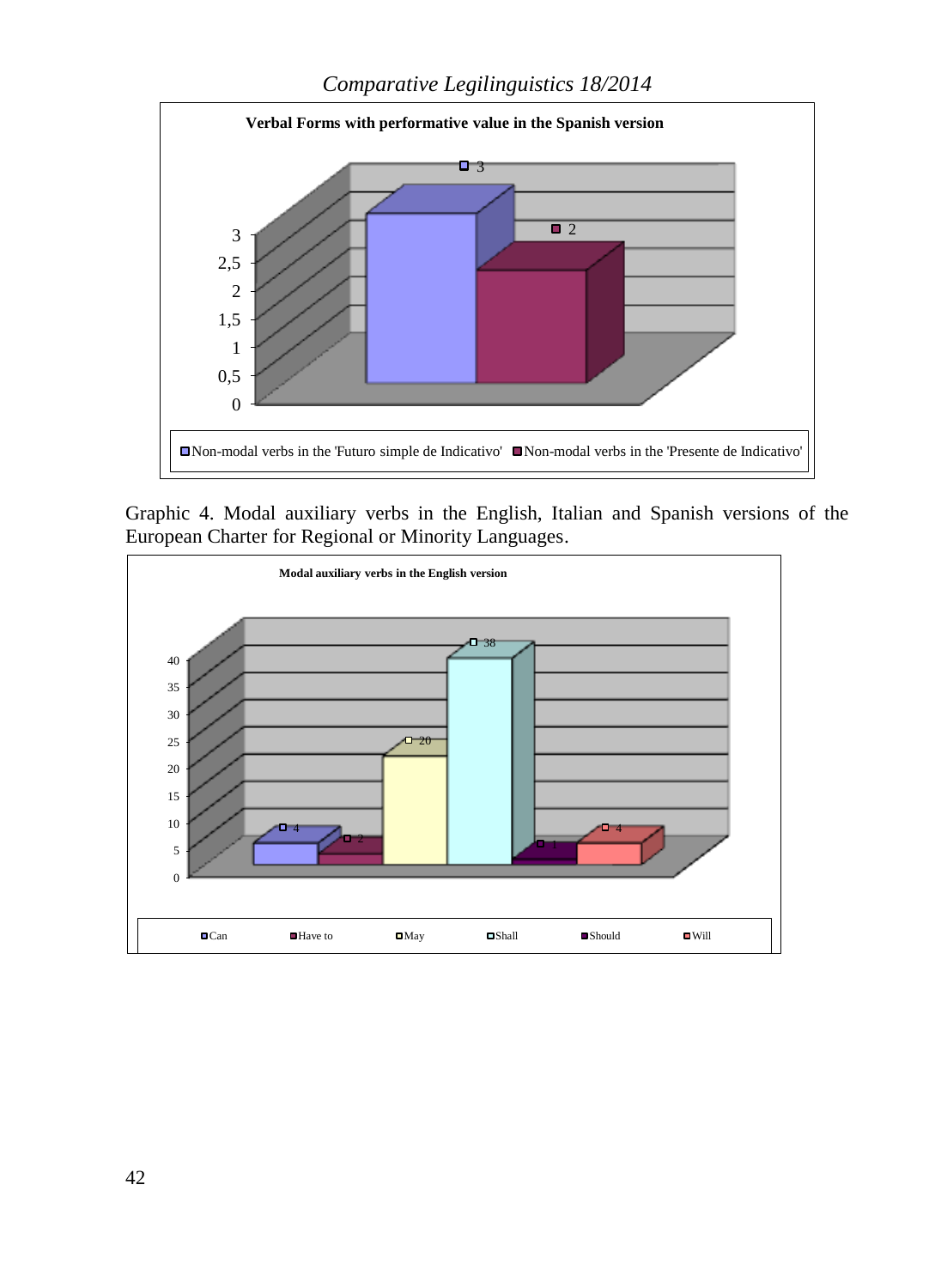

# **5. Expression of temporality in the formula of promulgation and in the formula of subscription**

Besides analysing the expression of deontic, epistemic or performative values in verbal constructions, it is also interesting to examine the expression of temporality in the formula of promulgation and in the formula of subscription of the Charter.

In the formula of promulgation, Legal English, Legal Italian and Legal Spanish agree with each other on the expression of temporality as they use equivalent tenses, which are, respectively, the "Present Perfect", the "Indicativo Passato prossimo" and the "Pretérito perfecto compuesto de Indicativo"; the formula of promulgation:

#### **Preamble**

Les Etats membres du Conseil de l'Europe, […] Sont convenus de ce qui suit: The member States of the Council of Europe [...] Have agreed as follows: Gli Stati membri del Consiglio d'Europa […] hanno convenuto quanto segue: Los Estados miembros del Consejo de Europa […] Han convenido en lo siguiente:

In expressing the temporality in the formula of promulgation, the Italian and Spanish versions are faithful to the French version which shows the "Indicatif Passé compose", a tense equivalent to the one employed by Legal Italian and Legal Spanish.

In the formula of subscription, Legal English and Legal Italian use the same tense of the formula of promulgation, whereas Legal Spanish varies as it uses the "Presente de Indicativo"; the formula of subscription:

En foi de quoi, les soussignés, dûment autorisés à cet effet, ont signé la présente Charte. […]

In witness whereof the undersigned, being duly authorised thereto, have signed this Charter. […]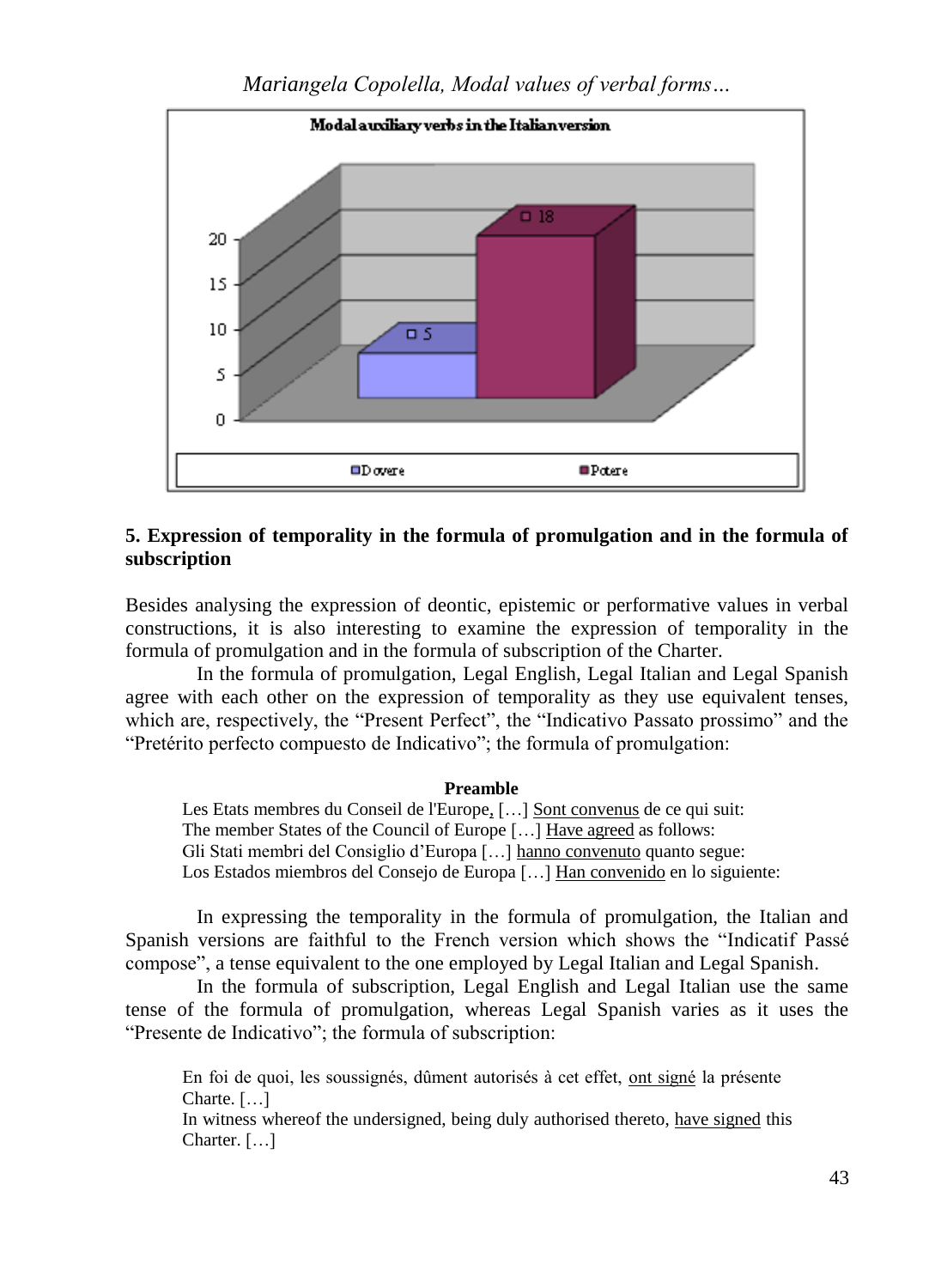In fede di che i sottoscritti, a tal fine debitamente autorizzati, hanno firmato la presente Carta. […]

En fe de lo cual, los abajo firmantes, debitamente autorizados a tal efecto, firman la presente Carta. […]

The difference of the English "Present Perfect", the Italian "Indicativo Passato Prossimo" and the Spanish "Presente de Indicativo", as well as the Spanish "Pretérito perfecto compuesto de Indiativo" and "Presente de Indicativo", lies in the verbal aspect, precisely the former are exclusively perfective forms, they describe actions in their completeness, whereas the latter is a fundamental imperfective form, therefore it describes actions without references to their completeness. Legal French employs in the formula of subscription, like Legal English and Legal Italian, the same tense as the formula of promulgation.

# **6. Conclusions**

Summarizing the findings of the linguistic comparative analysis of the English, Italian and Spanish versions of the Charter as to the expression of deontic, epistemic and performative values of verbal forms it emerges that:

- in expressing deontic modality, Legal English prefers the modal auxiliary verb "shall" and, in a smaller number of cases, non-modal verbs in the "Simple Present"; Legal Italian prefers non-modal verbs the "Indicativo Presente"; Legal Spanish prefers non-modal verbs in the "Futuro simple de Indicativo" and, in a smaller number of cases, non-modal verbs in the "Presente de Indicativo".

- In expressing epistemic modality, Legal English prefers the modal auxiliary verb "may"; Legal Italian prefers non-modal verbs in the "Congiuntivo Presente" and, in a smaller number of cases, the modal auxiliary verb "potere", mainly in the "Indicativo" Presente"; Legal Spanish prefers non-modal verbs in the "Presente de Subjuntivo" and, in a smaller number of cases, the modal auxiliary verb "poder", mainly in the "Futuro simple de Indicativo".

- In expressing performative modality, Legal English prefers non-modal verbs in the "Simple Present"; Legal Italian prefers non-modal verbs in the "Indicativo Presente"; Legal Spanish prefers non-modal verbs in the "Futuro simple de Indicativo".

Concluding, with regards to the expression of the deontic, epistemic or performative modalities, the English version is principally characterised by the use of modal auxiliary verbs, whereas the Italian version by the use of tenses, whose alternation is not as great as that of the Spanish version. Consequently, it can be affirmed that the wide range of modal verbs is bearer of precise semantic nuances in Legal English as well as the wide range of verbal tenses is bearer of precise semantic nuances in Legal Italian and Legal Spanish.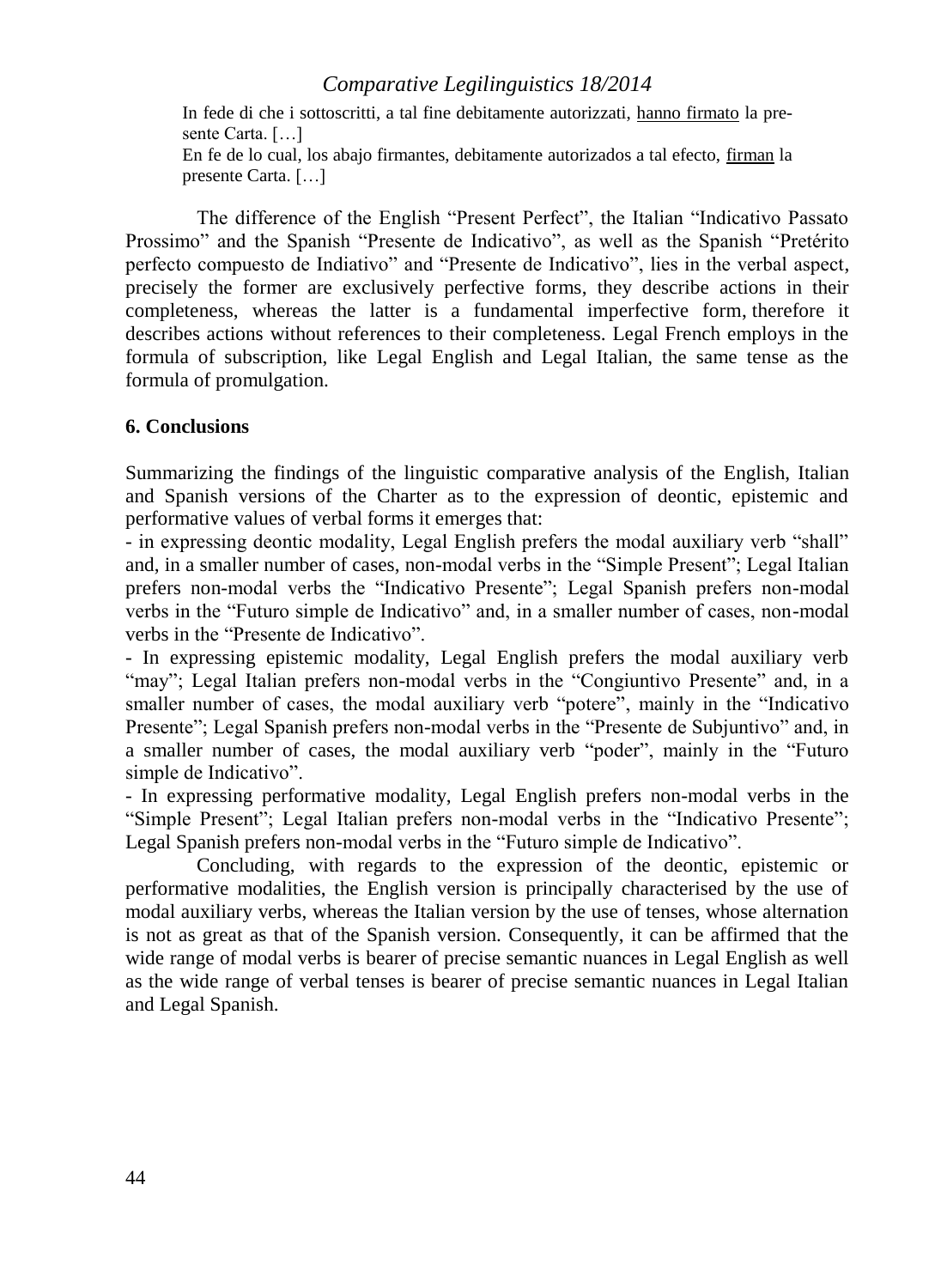# **Bibliography**

- Alcaraz Varó Enrique, Hughes Brian. 2002. *El español jurídico*. Barcelona: Ariel Derecho.
- Austin John Langshaw. 1967. *How to do things with words*. Cambridge: Harvard University Press.
- Bhatia Vijay K. 2010. "Legal writing: specificity. Specification in legislative writing: accessibility, transparency, power and control", In *The Routledge Handbook of Forensic Linguistics*, eds. Coulthard Malcolm, Johnson Alison, 37-50. USA: Routledge.
- Bhatia Vijay K., Candlin Christopher N., Gotti Maurizio. 2003. *Legal discourse in multilingual and multicultural contexts: arbitration texts in Europe*. Bern: Peter Lang.
- Bosque Ignacio, Demonte Violeta. 1999. *Gramática descriptiva de la lengua española*, voll. I, II e III, Madrid: Espasa Calpe S. A.
- Caliendo Giuditta, 2004. "Modality and Communicative Interaction in EU Law", In *Intercultural Aspects of Specialized Communication*, eds. Candlin Christopher N., Gotti Maurizio, 241-259. Bern: Peter Lang.
- Caliendo Giuditta, Di Martino Gabriella, Venuti Marco. 2005. "Language and Discourse Features of EU Secondary Legislation", In *Identity, Community, Discourse*: *English in Intercultural Settings*, eds. Cortese Giuseppina, Duszak Anna, 381- 404. Bern: Peter Lang.
- Carcaterra Gaetano. 1994. "Norme costitutive", In *Il linguaggio del diritto*, eds. Scarpelli Uberto, Di Lucia Paolo, 219-231. Milan: LED.
- Carter Ronald, McCarthy Michael. 2006. *Cambridge grammar of English. A comprehensive guide: spoken and written English grammar and usage*, Cambridge: Cambridge University Press.
- Conte Amedeo Giovanni. 1977. "Aspetti della semantica del linguaggio deontico", In *Logica deontica e semantica*, ed. Di Bernardo G., 147-165. Bologna: Il Mulino.
- de Beaugrande Robert Alain, Dressler Wolfgang Ulrich. 1981. *Einführung in die Textlinguistik*, Tübingen: Niemeyer.
- Filipponio Angiola, 1994. "Enunciazioni performative e linguaggio giuridico", In *Il linguaggio del diritto*, eds. Scarpelli U., Di Lucia P., 207-218. Milan: LED.
- Garzone Giuliana. 2001. "Deontic Modality and Performativity in English Legal Texts", In *Modality in Specialized Texts*, eds. Gotti M., Dossena M., 153-173. Bern: Peter Lang.
- Garzone Giuliana. 2008. "Gli enunciati performativi nel testo giuridico inglese: la prospettiva linguistica", In *Il linguaggio giuridico. Prospettive* interdisciplinari, eds. Garzone G., Santulli F., 57-87. Milan: Giuffré.
- Hiltunen Risto. 1990. *Chapters on Legal English*: *Aspects Past and Present of the Language of Law*, Helsinki: Suomalainen Tiedeakatemia.
- Lyons John. 1977. *Semantics*, v. II. Cambridge: Cambridge University Press.
- Mellinkoff David. 1963. *The Language of the Law*, Boston: Little Brown & Co..
- Mortara Garavelli Bice. 2001. *Le parole e la giustizia. Divagazioni grammaticali e retoriche su testi giuridici Italiani*, Turin: Piccola Biblioteca Einaudi.